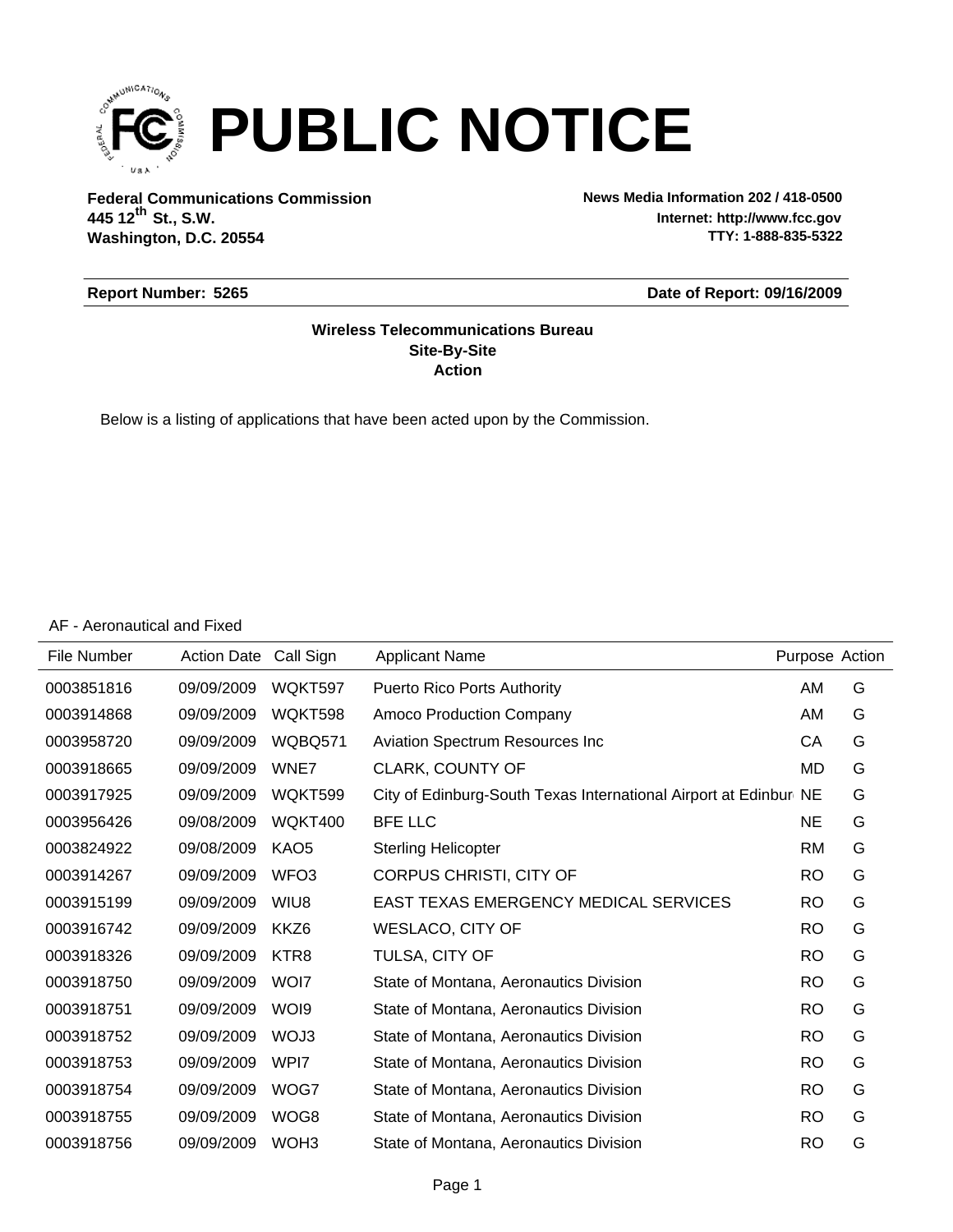#### AF - Aeronautical and Fixed

| File Number | Action Date Call Sign |                    | Applicant Name   | Purpose Action |  |
|-------------|-----------------------|--------------------|------------------|----------------|--|
| 0003929585  |                       | 09/10/2009 WQAW482 | Midland, City of | RO.            |  |

### AR - Aviation Radionavigation

| File Number | Action Date Call Sign | Applicant Name                         | Purpose Action |  |
|-------------|-----------------------|----------------------------------------|----------------|--|
| 0003960678  |                       | 09/11/2009 WRLB2703 PITTSBURG. CITY OF | CА             |  |

#### AS - Aural Studio Transmitter Link

| File Number | Action Date Call Sign |                | <b>Applicant Name</b>              | Purpose Action |   |
|-------------|-----------------------|----------------|------------------------------------|----------------|---|
| 0003927256  | 09/09/2009            | WOKT602        | <b>REISING RADIO PARTNERS INC.</b> | AM             | G |
| 0003959517  | 09/10/2009            | <b>WMG435</b>  | PECOS VALLEY BROADCASTING COMPANY  | CА             | G |
| 0003960599  | 09/11/2009            | <b>WPWI343</b> | DEAS COMMUNICATIONS, INC.          | CА             | G |
| 0003960655  | 09/11/2009            | WPWB468        | COMMONWEALTH BROADCASTING, LLC     | CА             | G |
| 0003961762  | 09/12/2009            | WGX269         | EDB SLO LICENSE LLC                | CА             | G |
| 0003961764  | 09/12/2009            | <b>WHY851</b>  | EDB SLO LICENSE LLC                | CА             | G |
| 0003929997  | 09/08/2009            | WOEH413        | CBS RADIO EAST INC.                | MD             | G |

# CF - Common Carrier Fixed Point to Point Microwave

| <b>File Number</b> | <b>Action Date</b> | Call Sign      | <b>Applicant Name</b>                           | Purpose Action |   |
|--------------------|--------------------|----------------|-------------------------------------------------|----------------|---|
| 0003826792         | 09/09/2009         | WQKT544        | <b>Towerstream Corp</b>                         | AM             | G |
| 0003829948         | 09/09/2009         | WQIJ513        | <b>Towerstream Corp</b>                         | AM             | G |
| 0003884169         | 09/09/2009         | WQKT553        | airBand Communications, Inc.                    | AM             | G |
| 0003894761         | 09/09/2009         | WQKB951        | WiLine Networks Inc.                            | AM             | G |
| 0003898723         | 09/09/2009         | WQKT527        | Unite Wireless of Weatherford, LLC              | AM             | G |
| 0003898724         | 09/09/2009         | WQKT525        | Unite Wireless of Weatherford, LLC              | AM             | G |
| 0003898725         | 09/09/2009         | WQKT526        | Unite Wireless of Weatherford, LLC              | AM             | G |
| 0003909664         | 09/09/2009         | WPRX634        | Edge Wireless, LLC                              | AM             | G |
| 0003910230         | 09/09/2009         | WPTS281        | Edge Wireless, LLC                              | AM             | G |
| 0003912125         | 09/09/2009         | WPTS287        | Edge Wireless, LLC                              | AM             | G |
| 0003914631         | 09/09/2009         | WQKT540        | SOUTHERN CALIFORNIA EDISON COMPANY              | AM             | G |
| 0003915183         | 09/09/2009         | KUU80          | SOUTHERN CALIFORNIA EDISON COMPANY              | AM             | G |
| 0003915347         | 09/09/2009         | WQKT533        | One Ring Networks                               | AM             | G |
| 0003916569         | 09/09/2009         | WQBP474        | UNITED STATES CELLULAR OPERATING COMPANY LLC AM |                | G |
| 0003958460         | 09/09/2009         | <b>WPNN221</b> | Cellco Partnership                              | СA             | G |
| 0003958699         | 09/09/2009         | <b>WLV674</b>  | Cellco Partnership                              | СA             | G |
| 0003958906         | 09/09/2009         | WPNB807        | Cellco Partnership                              | CA             | G |
| 0003959061         | 09/09/2009         | WQFC886        | SprintCom, Inc.                                 | CА             | G |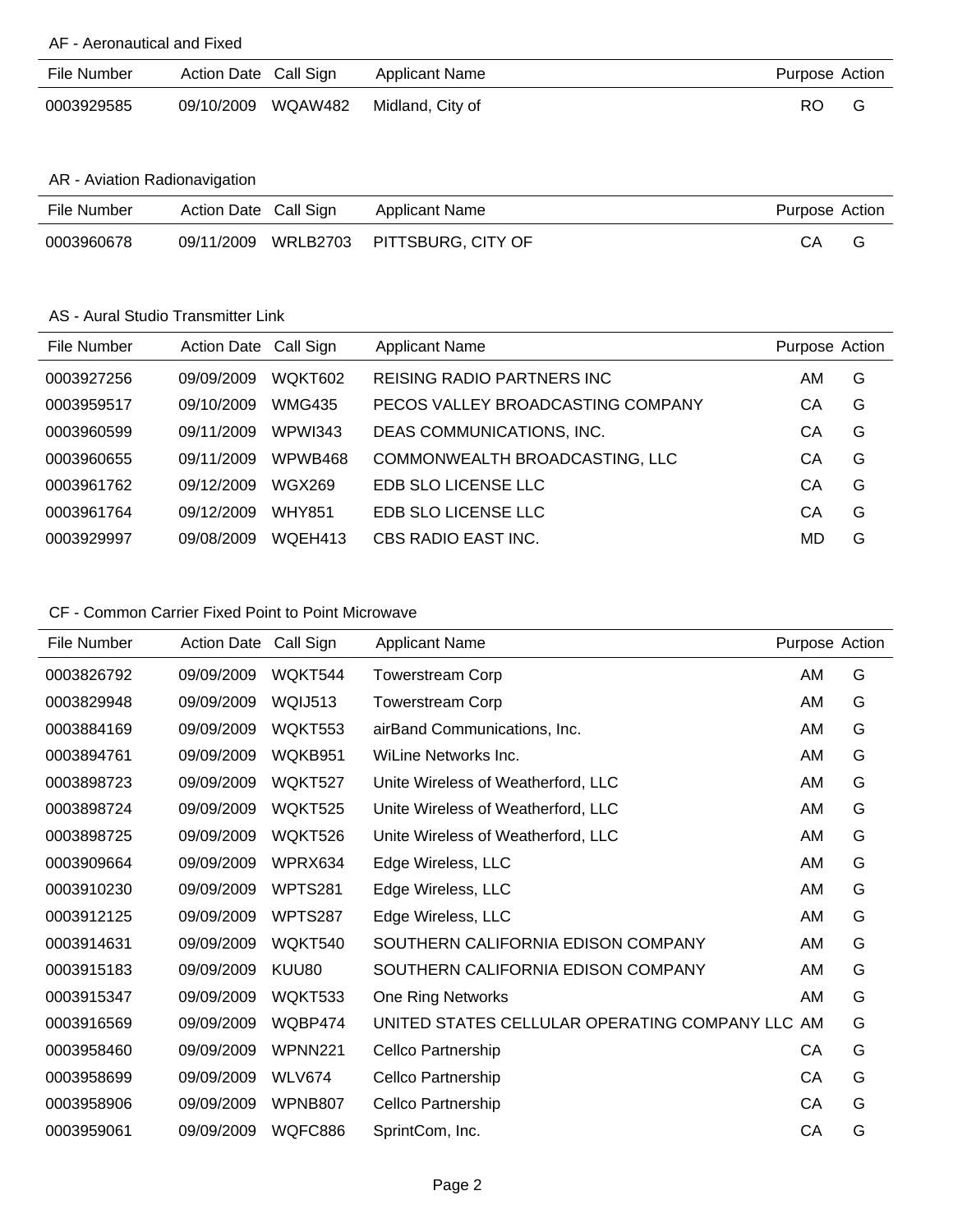#### CF - Common Carrier Fixed Point to Point Microwave

| File Number | Action Date Call Sign |                | <b>Applicant Name</b>                                    | Purpose Action |   |
|-------------|-----------------------|----------------|----------------------------------------------------------|----------------|---|
| 0003959068  | 09/09/2009            | WQIM323        | Sprint Spectrum L.P.                                     | CA             | G |
| 0003959069  | 09/09/2009            | WQIM324        | Sprint Spectrum L.P.                                     | CA             | G |
| 0003959101  | 09/09/2009            | WQIM477        | SprintCom, Inc.                                          | CA             | G |
| 0003959102  | 09/09/2009            | WQIM478        | SprintCom, Inc.                                          | CA             | G |
| 0003959112  | 09/09/2009            | <b>WQIM542</b> | Nextel of California, Inc.                               | CA             | G |
| 0003959132  | 09/09/2009            | <b>WQIM453</b> | Sprint Spectrum L.P.                                     | CA             | G |
| 0003959133  | 09/09/2009            | WQIM454        | Sprint Spectrum L.P.                                     | CA             | G |
| 0003959331  | 09/10/2009            | WQIK489        | FiberTower Network Services Corp.                        | CA             | G |
| 0003959349  | 09/10/2009            | WQIL422        | FiberTower Network Services Corp.                        | CA             | G |
| 0003959397  | 09/10/2009            | WQIL427        | FiberTower Network Services Corp.                        | CA             | G |
| 0003959411  | 09/10/2009            | WQIM470        | FiberTower Network Services Corp.                        | CA             | G |
| 0003959421  | 09/10/2009            | WQIN357        | FiberTower Network Services Corp.                        | CA             | G |
| 0003959423  | 09/10/2009            | <b>WQIR465</b> | FiberTower Network Services Corp.                        | CA             | G |
| 0003960797  | 09/11/2009            | WQIL591        | <b>ALLTEL New License Sub LLC</b>                        | CA             | G |
| 0003960799  | 09/11/2009            | <b>WQIL592</b> | <b>ALLTEL New License Sub LLC</b>                        | CA             | G |
| 0003960914  | 09/11/2009            | WPVW369        | AT&T CORP.                                               | CA             | G |
| 0003960915  | 09/11/2009            | WPVW371        | AT&T CORP.                                               | CA             | G |
| 0003960916  | 09/11/2009            | WPXR633        | AT&T CORP.                                               | CA             | G |
| 0003960917  | 09/11/2009            | WPXR634        | AT&T CORP.                                               | CA             | G |
| 0003960918  | 09/11/2009            | <b>WQAW658</b> | AT&T CORP.                                               | CA             | G |
| 0003961367  | 09/11/2009            | WQJF687        | Nextel WIP License Corp.                                 | CA             | G |
| 0003961368  | 09/11/2009            | WQJF688        | Nextel WIP Licensing Corp.                               | CA             | G |
| 0003913597  | 09/09/2009            | <b>WMQ833</b>  | Cumberland Cellular Partnership d/b/a Bluegrass Cellular | <b>MD</b>      | G |
| 0003913795  | 09/09/2009            | WPRX636        | Edge Wireless, LLC                                       | <b>MD</b>      | G |
| 0003913847  | 09/09/2009            | WPRX635        | Edge Wireless, LLC                                       | <b>MD</b>      | G |
| 0003913854  | 09/09/2009            | WPTS292        | Edge Wireless, LLC                                       | <b>MD</b>      | G |
| 0003913858  | 09/09/2009            | WPTS284        | Edge Wireless, LLC                                       | MD             | G |
| 0003914455  | 09/09/2009            | KMY62          | SOUTHERN CALIFORNIA EDISON COMPANY                       | MD             | G |
| 0003914468  | 09/09/2009            | WPOS890        | SOUTHERN CALIFORNIA EDISON COMPANY                       | MD             | G |
| 0003914505  | 09/09/2009            | WNTX506        | SOUTHERN CALIFORNIA EDISON COMPANY                       | MD             | G |
| 0003914619  | 09/09/2009            | <b>WQAI405</b> | SOUTHERN CALIFORNIA EDISON COMPANY                       | <b>MD</b>      | G |
| 0003915028  | 09/09/2009            | <b>WLM875</b>  | Los Angeles SMSA Limited Partnership                     | MD             | G |
| 0003915078  | 09/09/2009            | WML479         | New Par                                                  | MD             | G |
| 0003915139  | 09/09/2009            | WPTL475        | NEW CINGULAR WIRELESS PCS, LLC                           | MD             | G |
| 0003915147  | 09/09/2009            | WQCU913        | IOWA RSA NO. 12 LIMITED PARTNERSHIP                      | <b>MD</b>      | G |
| 0003915158  | 09/09/2009            | WPTS889        | NEW CINGULAR WIRELESS PCS, LLC                           | MD             | G |
| 0003915187  | 09/09/2009            | <b>WMK420</b>  | Verizon Wireless (VAW) LLC                               | MD             | G |
| 0003915233  | 09/09/2009            | WPXC622        | Southwestco Wireless LP                                  | <b>MD</b>      | G |
| 0003916236  | 09/09/2009            | <b>WLV980</b>  | NEW CINGULAR WIRELESS PCS, LLC                           | MD             | G |
| 0003916401  | 09/09/2009            | WPSQ350        | NEW CINGULAR WIRELESS PCS, LLC                           | MD             | G |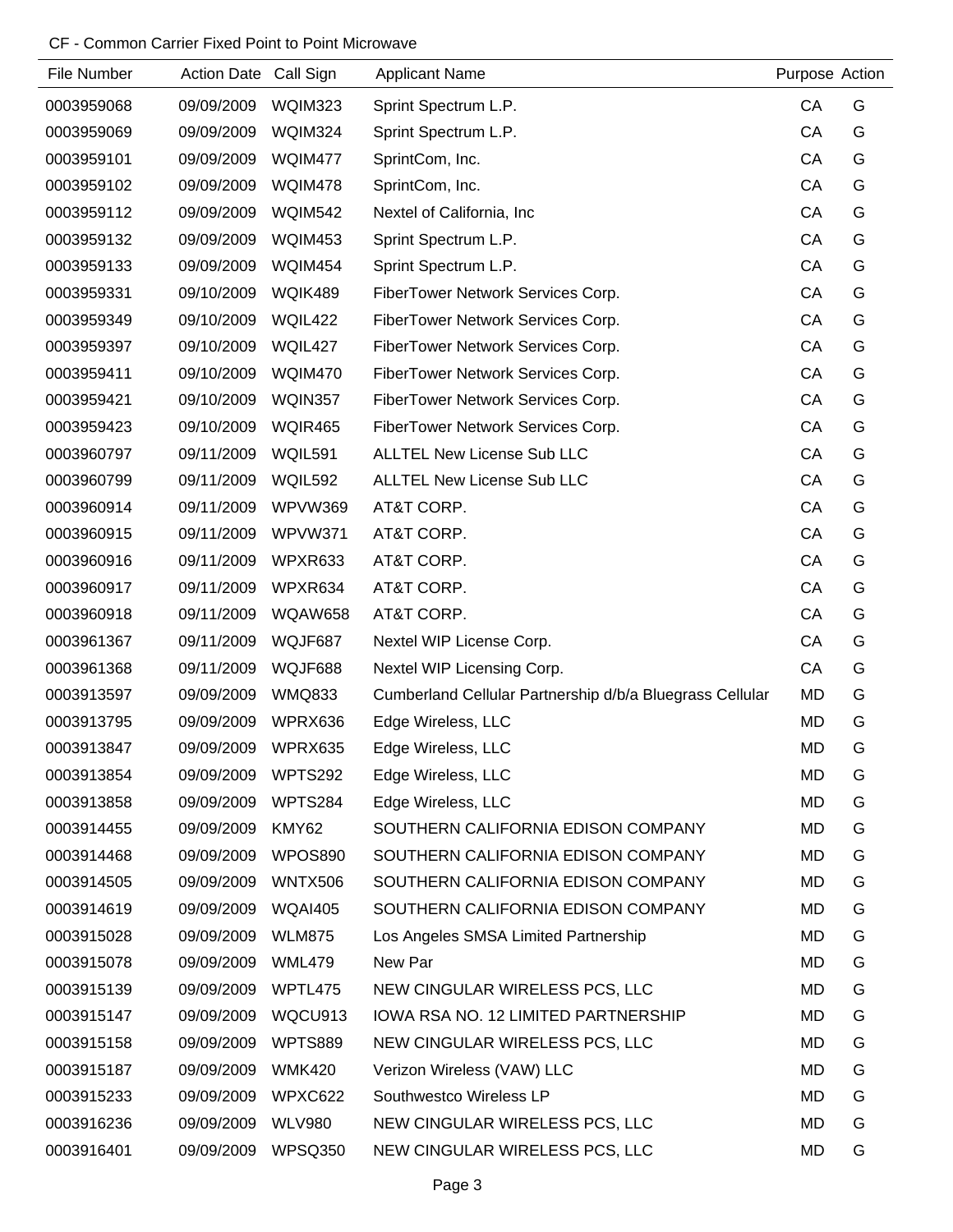#### CF - Common Carrier Fixed Point to Point Microwave

| File Number | Action Date Call Sign |                | <b>Applicant Name</b>                                       |           | Purpose Action |
|-------------|-----------------------|----------------|-------------------------------------------------------------|-----------|----------------|
| 0003916639  | 09/09/2009            | <b>WFY653</b>  | Century Tel of Alabama, LLC                                 | MD        | G              |
| 0003916653  | 09/09/2009            | <b>WFY697</b>  | Century Tel of Alabama, LLC                                 | MD        | G              |
| 0003916870  | 09/09/2009            | <b>WML685</b>  | UNITED STATES CELLULAR OPERATING COMPANY LLC MD             |           | G              |
| 0003916916  | 09/09/2009            | <b>WPTS280</b> | Edge Wireless, LLC                                          | MD        | G              |
| 0003917043  | 09/09/2009            | <b>WMS297</b>  | Verizon Wireless (VAW) LLC                                  | MD        | G              |
| 0003917046  | 09/09/2009            | WQEJ746        | ALLTEL Communications of the Southwest Limited Partnersh MD |           | G              |
| 0003917099  | 09/09/2009            | <b>WLV797</b>  | <b>CELLCO PARTNERSHIP</b>                                   | MD        | G              |
| 0003917101  | 09/09/2009            | <b>WLV796</b>  | Cellco Partnership                                          | MD        | G              |
| 0003917102  | 09/09/2009            | <b>WLN227</b>  | Cellco Partnership                                          | MD        | G              |
| 0003917103  | 09/09/2009            | <b>WMJ461</b>  | <b>Cellco Partnership</b>                                   | MD        | G              |
| 0003917590  | 09/09/2009            | <b>WMJ640</b>  | NEW CINGULAR WIRELESS PCS, LLC                              | MD        | G              |
| 0003917619  | 09/09/2009            | WQJN933        | TELECOM TRANSPORT MANAGEMENT, INC.                          | MD        | G              |
| 0003917623  | 09/09/2009            | WQJN934        | TELECOM TRANSPORT MANAGEMENT, INC.                          | MD        | G              |
| 0003917627  | 09/09/2009            | WPNB579        | NEW CINGULAR WIRELESS PCS, LLC                              | MD        | G              |
| 0003917676  | 09/09/2009            | <b>WMR399</b>  | UNITED STATES CELLULAR OPERATING COMPANY LLC MD             |           | G              |
| 0003918000  | 09/09/2009            | <b>WMT669</b>  | WWC Holding Co., Inc.                                       | MD        | G              |
| 0003918002  | 09/09/2009            | WPNB599        | WWC Holding Co., Inc.                                       | MD        | G              |
| 0003918476  | 09/09/2009            | WQHM635        | AirBand Communications, Inc.                                | MD        | G              |
| 0003918518  | 09/09/2009            | WPNB389        | UNITED STATES CELLULAR OPERATING COMPANY LLC MD             |           | G              |
| 0003918874  | 09/09/2009            | WQGI816        | airBand Communications, Inc.                                | MD        | G              |
| 0003918879  | 09/09/2009            | WQGG821        | airBand Communications, Inc.                                | MD        | G              |
| 0003918880  | 09/09/2009            | <b>WMQ950</b>  | WWC Holding Co., Inc.                                       | MD        | G              |
| 0003918882  | 09/09/2009            | WQGJ270        | airBand Communications, Inc.                                | MD        | G              |
| 0003918884  | 09/09/2009            | WQKB382        | airBand Communications, LLC                                 | <b>MD</b> | G              |
| 0003918921  | 09/09/2009            | <b>WMQ954</b>  | WWC Holding Co., Inc.                                       | <b>MD</b> | G              |
| 0003913588  | 09/09/2009            | WQKT550        | Cricket Licensee (Reauction), LLC                           | <b>NE</b> | G              |
| 0003913592  | 09/09/2009            | WQKT549        | Cricket Licensee (Reauction), LLC                           | <b>NE</b> | G              |
| 0003913596  | 09/09/2009            | WQKT547        | Cricket Licensee (Reauction), LLC                           | <b>NE</b> | G              |
| 0003913601  | 09/09/2009            | WQKT548        | Cricket Licensee (Reauction), LLC                           | <b>NE</b> | G              |
| 0003913616  | 09/09/2009            | WQKT546        | Cricket Licensee (Reauction), LLC                           | <b>NE</b> | G              |
| 0003913720  | 09/09/2009            | WQKT536        | <b>Cumberland Cellular Partnership</b>                      | <b>NE</b> | G              |
| 0003914217  | 09/09/2009            | WQKT505        | Indiana RSA #1 Limited Partnership                          | <b>NE</b> | G              |
| 0003914251  | 09/09/2009            | WQKT506        | Indiana RSA #1 Limited Partnership                          | <b>NE</b> | G              |
| 0003914372  | 09/09/2009            | WQKT532        | <b>GCI Communication Corp.</b>                              | <b>NE</b> | G              |
| 0003914383  | 09/09/2009            | WQKT534        | <b>GCI Communication Corp.</b>                              | <b>NE</b> | G              |
| 0003914465  | 09/09/2009            | WQKT539        | SOUTHERN CALIFORNIA EDISON COMPANY                          | <b>NE</b> | G              |
| 0003914738  | 09/09/2009            | WQKT542        | WiLine Networks Inc.                                        | <b>NE</b> | G              |
| 0003914742  | 09/09/2009            | WQKT543        | WiLine Networks Inc.                                        | <b>NE</b> | G              |
| 0003914892  | 09/09/2009            | WQKT537        | New Par                                                     | <b>NE</b> | G              |
| 0003915013  | 09/09/2009            | WQKT538        | New Par                                                     | <b>NE</b> | G              |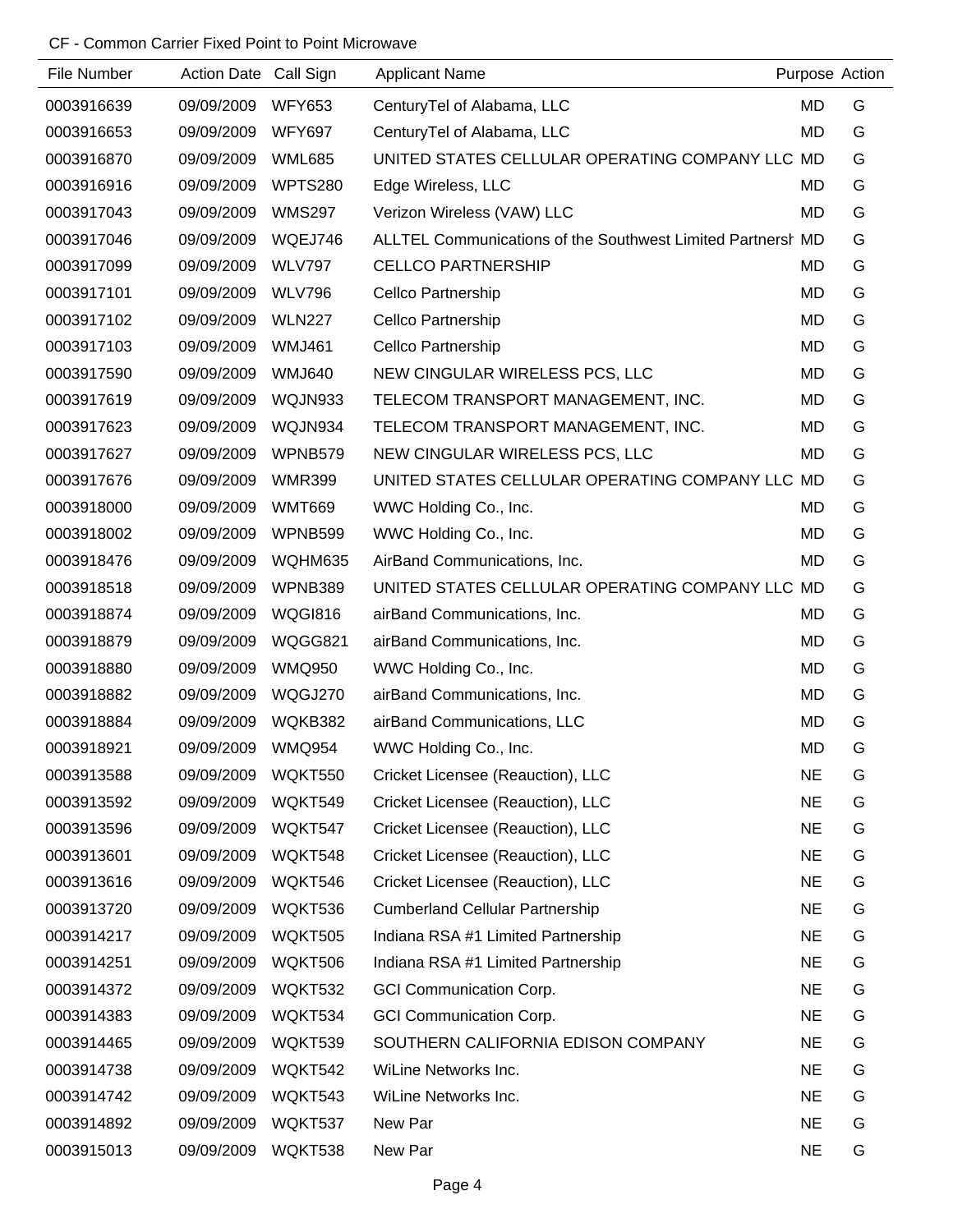### CF - Common Carrier Fixed Point to Point Microwave

| File Number | Action Date Call Sign |                | <b>Applicant Name</b>                                         |           | Purpose Action |
|-------------|-----------------------|----------------|---------------------------------------------------------------|-----------|----------------|
| 0003915076  | 09/09/2009            | WQKT516        | Los Angeles SMSA Limited Partnership                          | <b>NE</b> | G              |
| 0003915152  | 09/09/2009            | WQKT514        | IOWA RSA NO. 12 LIMITED PARTNERSHIP                           | <b>NE</b> | G              |
| 0003915170  | 09/09/2009            | WQKT531        | <b>GCI Communication Corp.</b>                                | <b>NE</b> | G              |
| 0003915174  | 09/09/2009            | WQKT530        | <b>GCI Communication Corp.</b>                                | <b>NE</b> | G              |
| 0003915185  | 09/09/2009            | WQKT541        | New Par                                                       | <b>NE</b> | G              |
| 0003915186  | 09/09/2009            | WQKT556        | Verizon Wireless (VAW) LLC                                    | <b>NE</b> | G              |
| 0003915232  | 09/09/2009            | WQKT557        | Southwestco Wireless LP                                       | <b>NE</b> | G              |
| 0003915272  | 09/09/2009            | WQKT529        | <b>GCI Communication Corp.</b>                                | <b>NE</b> | G              |
| 0003915280  | 09/09/2009            | WQKT528        | <b>GCI Communication Corp.</b>                                | <b>NE</b> | G              |
| 0003915314  | 09/09/2009            | WQKT552        | <b>GCI Communication Corp.</b>                                | <b>NE</b> | G              |
| 0003915320  | 09/09/2009            | WQKT551        | <b>GCI Communication Corp.</b>                                | <b>NE</b> | G              |
| 0003916567  | 09/09/2009            | WQKT510        | Gutierrez-Palmenberg, Inc.                                    | <b>NE</b> | G              |
| 0003916576  | 09/09/2009            | WQKT509        | Gutierrez-Palmenberg, Inc.                                    | <b>NE</b> | G              |
| 0003916579  | 09/09/2009            | WQKT559        | NEW CINGULAR WIRELESS PCS, LLC                                | <b>NE</b> | G              |
| 0003916584  | 09/09/2009            | WQKT519        | UNITED STATES CELLULAR OPERATING COMPANY LLC NE               |           | G              |
| 0003916598  | 09/09/2009            | WQKT515        | NEW CINGULAR WIRELESS PCS, LLC                                | <b>NE</b> | G              |
| 0003916881  | 09/09/2009            | WQKT520        | UNITED STATES CELLULAR OPERATING COMPANY LLC NE               |           | G              |
| 0003917617  | 09/09/2009            | WQKT518        | Sparkplug Las Vegas, Inc.                                     | <b>NE</b> | G              |
| 0003917684  | 09/09/2009            | WQKT521        | UNITED STATES CELLULAR OPERATING COMPANY LLC NE               |           | G              |
| 0003918479  | 09/09/2009            | WQKT554        | airBand Communications, Inc.                                  | <b>NE</b> | G              |
| 0003918522  | 09/09/2009            | WQKT522        | UNITED STATES CELLULAR OPERATING COMPANY LLC NE               |           | G              |
| 0003918535  | 09/09/2009            | WQKT523        | UNITED STATES CELLULAR OPERATING COMPANY LLC NE               |           | G              |
| 0003918875  | 09/09/2009            | <b>WQKT555</b> | airBand Communications, Inc.                                  | <b>NE</b> | G              |
| 0003938539  | 09/09/2009            |                | Mukluk Telephone Company, Inc.                                | <b>NE</b> | D              |
| 0003938540  | 09/09/2009            |                | Mukluk Telephone Company, Inc.                                | <b>NE</b> | D              |
| 0003946184  | 09/12/2009            |                | GTE Mobilnet of Texas RSA #17 Limited Partnership             | <b>NE</b> | D              |
| 0003914255  | 09/09/2009            | WPOV283        | LOS ANGELES SMSA LIMITED PARTNERSHIP                          | <b>RM</b> | G              |
| 0003914266  | 09/09/2009            | WPOV411        | LOS ANGELES SMSA LIMITED PARTNERSHIP                          | <b>RM</b> | G              |
| 0003954662  | 09/10/2009            | <b>WLT630</b>  | Penasco Valley Telephone Cooperative, Inc. d/b/a Penasco \ WD |           | W              |
| 0003956201  | 09/10/2009            | <b>WFY545</b>  | Penasco Valley Telephone Cooperative, Inc. d/b/a Penasco \ WD |           | W              |
| 0003956207  | 09/10/2009            | <b>WFY547</b>  | Penasco Valley Telephone Cooperative, Inc. d/b/a Penasco \ WD |           | W              |
| 0003956212  | 09/10/2009            | <b>WLT629</b>  | Penasco Valley Telephone Cooperative, Inc. d/b/a Penasco \ WD |           | W              |

CL - Cellular

| File Number | Action Date Call Sign |         | <b>Applicant Name</b>                             | Purpose Action |   |
|-------------|-----------------------|---------|---------------------------------------------------|----------------|---|
| 0003894183  | 09/10/2009            | KNKN409 | WWC HOLDING CO., INC.                             | AM             | G |
| 0003896015  | 09/10/2009            | KNKO381 | WWC License L.L.C.                                | AM             | G |
| 0003913263  | 09/09/2009            | KNKN369 | TEXAS RSA 6 LIMITED PARTNERSHIP                   | RO.            | G |
| 0003913269  | 09/09/2009            | KNKN538 | CINGULAR WIRELESS OF TEXAS RSA#11 LIMITED PART RO |                | G |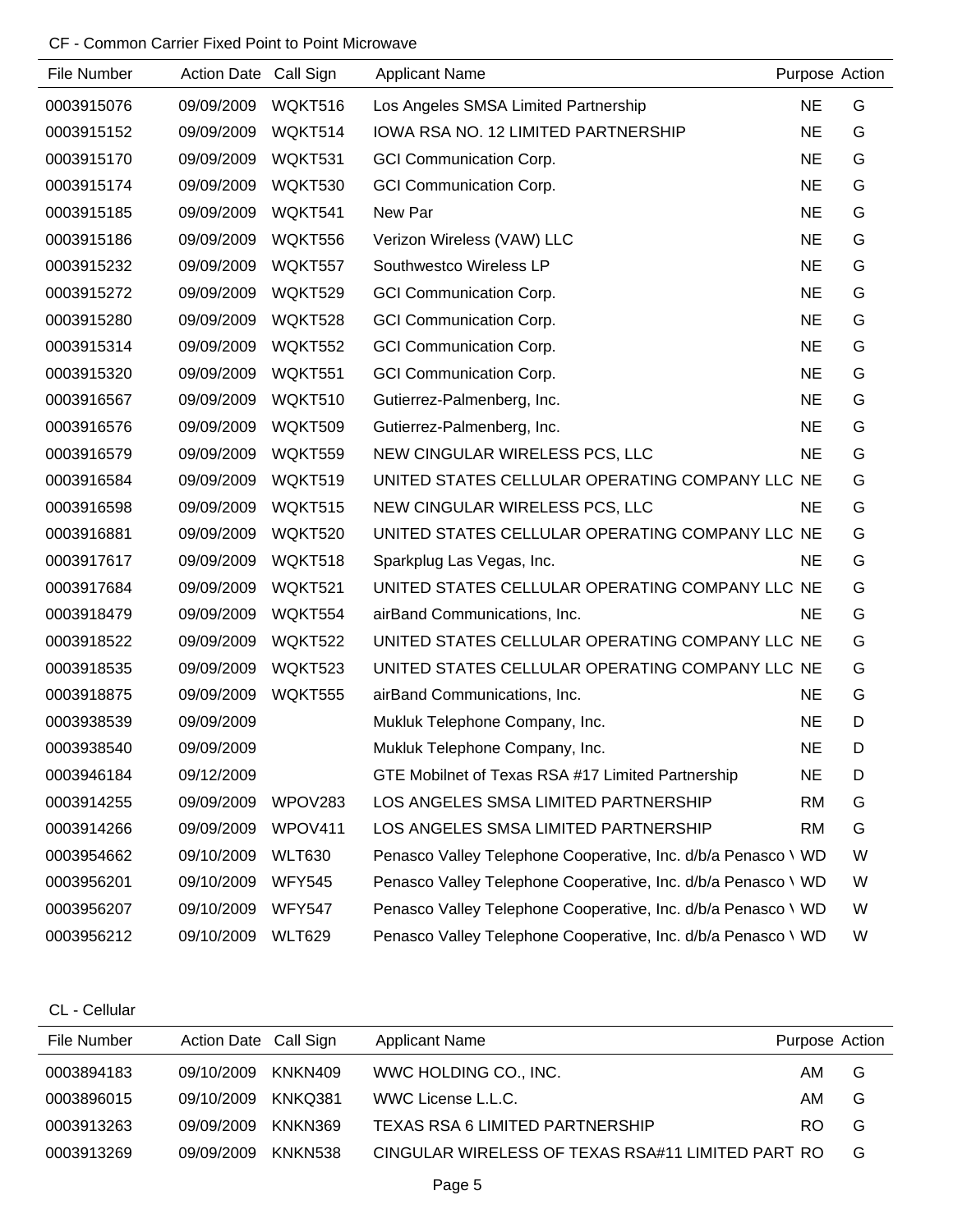CL - Cellular

| File Number | Action Date Call Sign |                | <b>Applicant Name</b>                   | Purpose Action |   |
|-------------|-----------------------|----------------|-----------------------------------------|----------------|---|
| 0003913306  | 09/09/2009            | KNKN730        | TEXAS RSA 7B1 LIMITED PARTNERSHIP       | <b>RO</b>      | G |
| 0003913308  | 09/09/2009            | KNKQ389        | <b>AT&amp;T Mobility Texas LLC</b>      | <b>RO</b>      | G |
| 0003913310  | 09/09/2009            | KNKN763        | <b>AT&amp;T Mobility Texas LLC</b>      | <b>RO</b>      | G |
| 0003914355  | 09/09/2009            | <b>KNKN504</b> | ALLTEL Communications of Nebraska, Inc. | <b>RO</b>      | G |
| 0003914359  | 09/09/2009            | <b>KNKN392</b> | ALLTEL Communications of Nebraska, Inc. | <b>RO</b>      | G |
| 0003914360  | 09/09/2009            | KNKN365        | ALLTEL Communications of Nebraska, Inc. | <b>RO</b>      | G |
| 0003914384  | 09/09/2009            | KNKA794        | Alltel Communications, LLC              | <b>RO</b>      | G |
| 0003914419  | 09/09/2009            | <b>KNKN220</b> | Cellco Partnership                      | <b>RO</b>      | G |
| 0003914424  | 09/09/2009            | <b>KNKN540</b> | Cellco Partnership                      | <b>RO</b>      | G |
| 0003914429  | 09/09/2009            | KNKN768        | Cellco Partnership                      | <b>RO</b>      | G |
| 0003914433  | 09/09/2009            | KNKN737        | Cellco Partnership                      | <b>RO</b>      | G |
| 0003914439  | 09/09/2009            | KNKN410        | Cellco Partnership                      | <b>RO</b>      | G |
| 0003914503  | 09/09/2009            | <b>KNKN303</b> | Cellular, Inc. Financial Corporation    | <b>RO</b>      | G |
| 0003914557  | 09/09/2009            | <b>KNKN323</b> | Cellular, Inc. Financial Corporation    | <b>RO</b>      | G |
| 0003914558  | 09/09/2009            | KNKN370        | Cellular, Inc. Financial Corporation    | <b>RO</b>      | G |
| 0003914562  | 09/09/2009            | KNKN226        | Cellular, Inc. Financial Corporation    | <b>RO</b>      | G |
| 0003914586  | 09/09/2009            | KNKA782        | Celutel, Inc.                           | <b>RO</b>      | G |
| 0003914591  | 09/09/2009            | KNKN347        | Platte River Cellular, Inc.             | <b>RO</b>      | G |
| 0003914597  | 09/09/2009            | KNKN229        | SACRAMENTO VALLEY LIMITED PARTNERSHIP   | <b>RO</b>      | G |
| 0003914603  | 09/09/2009            | KNKN241        | SACRAMENTO VALLEY LIMITED PARTNERSHIP   | <b>RO</b>      | G |
| 0003914610  | 09/09/2009            | KNKN357        | Sanborn Cellular, Inc.                  | <b>RO</b>      | G |
| 0003914641  | 09/09/2009            | KNKN399        | Sangre DeCristo Cellular, Inc.          | <b>RO</b>      | G |
| 0003914646  | 09/09/2009            | KNKN359        | Seattle SMSA Limited Partnership        | <b>RO</b>      | G |
| 0003917126  | 09/09/2009            | <b>KNKN289</b> | Verizon Wireless (VAW) LLC              | <b>RO</b>      | G |
| 0003917127  | 09/09/2009            | <b>KNKN592</b> | Verizon Wireless (VAW) LLC              | <b>RO</b>      | G |
| 0003917128  | 09/09/2009            | KNKQ334        | Verizon Wireless (VAW) LLC              | <b>RO</b>      | G |
| 0003917129  | 09/09/2009            | KNKN413        | Verizon Wireless (VAW) LLC              | <b>RO</b>      | G |
| 0003917130  | 09/09/2009            | <b>KNKN586</b> | Verizon Wireless (VAW) LLC              | <b>RO</b>      | G |
| 0003917131  | 09/09/2009            | <b>KNKN202</b> | Verizon Wireless (VAW) LLC              | <b>RO</b>      | G |
| 0003917145  | 09/09/2009            | KNKN212        | WWC License L.L.C.                      | <b>RO</b>      | G |
| 0003917146  | 09/09/2009            | KNKA784        | WWC License L.L.C.                      | <b>RO</b>      | G |
| 0003917147  | 09/09/2009            | <b>KNKN808</b> | RCC Minnesota, Inc.                     | <b>RO</b>      | G |
| 0003917150  | 09/09/2009            | <b>KNKN493</b> | Alltel Communications, LLC              | <b>RO</b>      | G |
| 0003917151  | 09/09/2009            | <b>KNKN501</b> | Alltel Communications, LLC              | <b>RO</b>      | G |
| 0003917152  | 09/09/2009            | <b>KNKN585</b> | Alltel Communications, LLC              | <b>RO</b>      | G |
| 0003917153  | 09/09/2009            | KNKN702        | Alltel Communications, LLC              | <b>RO</b>      | G |
| 0003917158  | 09/09/2009            | <b>KNKN590</b> | Alltel Communications, LLC              | <b>RO</b>      | G |
| 0003917164  | 09/09/2009            | <b>KNKN591</b> | Alltel Communications, LLC              | <b>RO</b>      | G |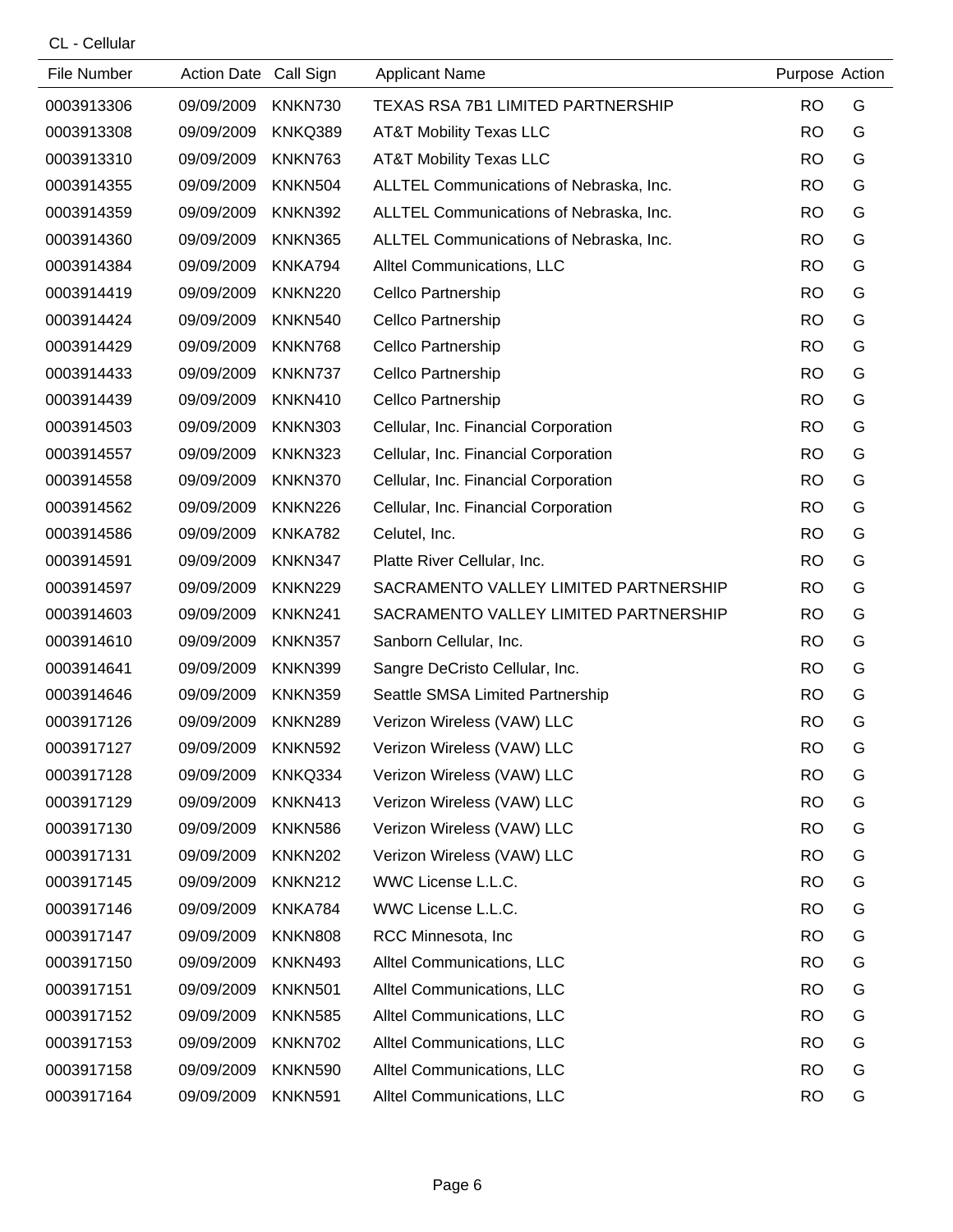|  |  |  | CL - Cellular |  |  |
|--|--|--|---------------|--|--|
|--|--|--|---------------|--|--|

| File Number | Action Date Call Sign | Applicant Name           | Purpose Action |
|-------------|-----------------------|--------------------------|----------------|
| 0003917228  | 09/09/2009 KNKN291    | SAGEBRUSH CELLULAR, INC. | RO.            |

#### GM - 800 MHz Conventional SMR (SMR, Site-specific)

| File Number | Action Date Call Sign |         | Applicant Name    | Purpose Action |  |
|-------------|-----------------------|---------|-------------------|----------------|--|
| 0003918573  | 09/09/2009            | WPFP336 | <b>BIODEC INC</b> | RC             |  |

#### GS - Private Carrier Paging, 929-930 MHz

| File Number | Action Date Call Sign |                | <b>Applicant Name</b>            | Purpose Action |   |
|-------------|-----------------------|----------------|----------------------------------|----------------|---|
| 0003915302  | 09/09/2009            | <b>WPFN399</b> | American Messaging Services, LLC | RO             | G |
| 0003915303  | 09/09/2009            | WPFN767        | American Messaging Services, LLC | RO             | G |
| 0003915304  | 09/09/2009            | WPFQ728        | American Messaging Services, LLC | RO             | G |
| 0003915305  | 09/09/2009            | WPFT375        | American Messaging Services, LLC | RO             | G |
| 0003915306  | 09/09/2009            | WPFT376        | American Messaging Services, LLC | RO             | G |
| 0003915307  | 09/09/2009            | WPFT381        | American Messaging Services, LLC | RO             | G |

### GX - SMR, 806-821/851-866 MHz, Conventional

| File Number | <b>Action Date</b> | Call Sign      | <b>Applicant Name</b>                            | Purpose Action |   |
|-------------|--------------------|----------------|--------------------------------------------------|----------------|---|
| 0003834415  | 09/09/2009         | WQHD361        | NEXTEL WIP LICENSE CORP.                         | AM             | G |
| 0003960273  | 09/10/2009         | WNPP368        | NEXTEL OF NEW YORK INC                           | СA             | G |
| 0003960274  | 09/10/2009         | WPCM554        | NEXTEL COMMUNICATIONS OF THE MID ATLANTIC INC    | CA.            | G |
| 0003960278  | 09/10/2009         | WPDB556        | NEXTEL COMMUNICATIONS OF THE MID ATLANTIC INC CA |                | G |
| 0003960279  | 09/10/2009         | <b>WPEI969</b> | NEXTEL COMMUNICATIONS OF THE MID ATLANTIC INC CA |                | G |
| 0003960281  | 09/10/2009         | WPEQ875        | NEXTEL COMMUNICATIONS OF THE MID ATLANTIC INC CA |                | G |
| 0003960282  | 09/10/2009         | WPGD471        | NEXTEL COMMUNICATIONS OF THE MID ATLANTIC INC CA |                | G |
| 0003960285  | 09/10/2009         | WPDE989        | NEXTEL WIP LICENSE CORP.                         | СA             | G |
| 0003960286  | 09/10/2009         | WPDE942        | NEXTEL WIP LICENSE CORP.                         | СA             | G |
| 0003960292  | 09/10/2009         | WPCM577        | NEXTEL COMMUNICATIONS OF THE MID ATLANTIC INC.   | CA             | G |
| 0003960293  | 09/10/2009         | WPFZ934        | NEXTEL WIP LICENSE CORP.                         | CА             | G |
| 0003960294  | 09/10/2009         | WPGD630        | NEXTEL WIP LICENSE CORP.                         | СA             | G |
| 0003914349  | 09/09/2009         | WQKK801        | Nextel License Holdings 1, Inc.                  | MD             | G |
| 0003916529  | 09/09/2009         | <b>WQKM203</b> | Nextel of Texas, Inc.                            | MD             | G |

#### IK - Industrial/Business Pool - Commercial, Conventional

| File Number | Action Date Call Sign | Applicant Name    | Purpose Action |   |
|-------------|-----------------------|-------------------|----------------|---|
| 0003902887  | WPPA622<br>09/09/2009 | RANKIN, RICHARD A | AM             | G |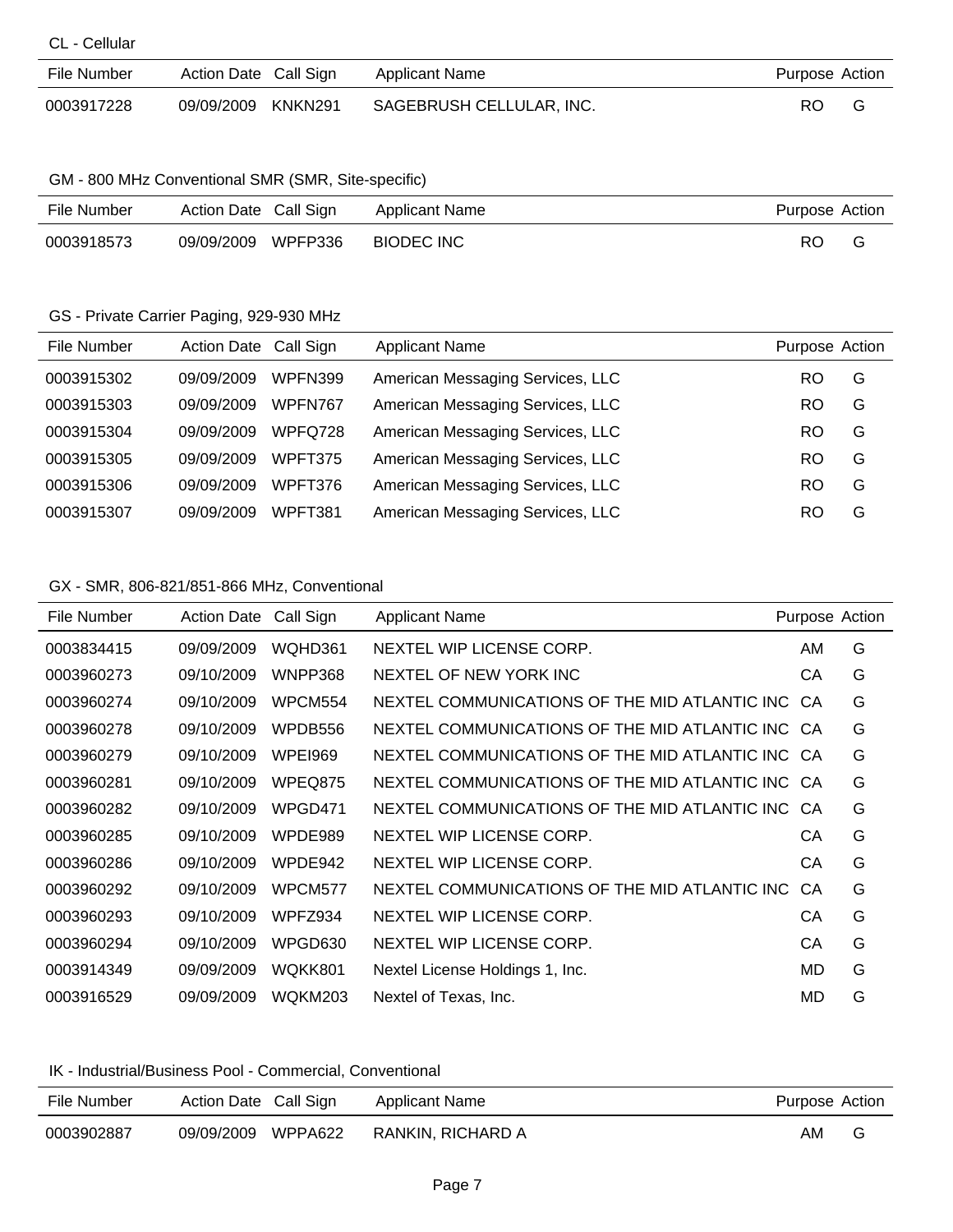#### IK - Industrial/Business Pool - Commercial, Conventional

| File Number | <b>Action Date</b> | Call Sign      | <b>Applicant Name</b>                                 | Purpose Action |   |
|-------------|--------------------|----------------|-------------------------------------------------------|----------------|---|
| 0003908558  | 09/09/2009         | WNNA543        | RADIO COMMUNICATIONS OF CHARLESTON INC                | AM             | G |
| 0003915156  | 09/09/2009         | WPPC433        | WESTERFELD, LARRY                                     | AM.            | G |
| 0003819469  | 09/09/2009         | WNGX549        | USA Mobility Wireless, Inc.                           | RO             | D |
| 0003912934  | 09/09/2009         | WNMN363        | GILLS SALES & SERVICE INC                             | RO             | G |
| 0003914854  | 09/09/2009         | WPFV624        | East Kentucky Network, LLC d/b/a Appalachian Wireless | RO             | G |
| 0003914932  | 09/09/2009         | WPPC752        | SUPREME RADIO COMMUNICATIONS                          | RO             | G |
| 0003914951  | 09/09/2009         | WPPB890        | PDNS, LLC DBA MIKROTEC PAGING                         | RO             | G |
| 0003915048  | 09/09/2009         | <b>WNGS721</b> | Angel Communications, LLC                             | RO             | G |
| 0003916532  | 09/09/2009         | WNPZ483        | WRC COMMUNICATIONS                                    | RO.            | G |
| 0003917224  | 09/09/2009         | WPPC753        | SUPREME RADIO COMMUNICATIONS                          | RO             | G |
| 0003918220  | 09/09/2009         | <b>WPFM279</b> | PROFESSIONAL COMMUNICATIONS                           | RO             | G |
| 0003945016  | 09/12/2009         | WPFQ667        | <b>MEGA COMMUNICATIONS</b>                            | RO             | D |
|             |                    |                |                                                       |                |   |

## LN - 902-928 MHz Location Narrowband (Non-multilateration)

| File Number | Action Date Call Sign |         | <b>Applicant Name</b>                    | Purpose Action |   |
|-------------|-----------------------|---------|------------------------------------------|----------------|---|
| 0003808463  | 09/08/2009            | WQKT438 | Metropolitan Nashville Airport Authority | AM             | G |
| 0003897615  | 09/08/2009            | WPUI578 | Miami-Dade County Aviation Department    | MD             | G |
| 0003901463  | 09/08/2009            | WQKT440 | The Kansas City Southern Railway Co.     | NE             | G |
| 0003906167  | 09/08/2009            | WQKT441 | SSA Marine, Inc.                         | <b>NE</b>      | G |
| 0003906214  | 09/08/2009            | WQKT442 | SSA Marine, Inc.                         | <b>NE</b>      | G |
| 0003917243  | 09/08/2009            | WQKT443 | Paducah & Louisville Railway, Inc.       | <b>NE</b>      | G |
| 0003917309  | 09/08/2009            | WQKT444 | Paducah & Louisville Railway, Inc.       | ΝE             | G |

## LP - Broadcast Auxiliary Low Power

| File Number | Action Date Call Sign | Applicant Name                      | Purpose Action |   |
|-------------|-----------------------|-------------------------------------|----------------|---|
| 0003918244  | 09/09/2009 WQKT535    | KMBC HEARST-ARGYLE TELEVISION, INC. | AM             | G |

### MC - Coastal Group

| File Number | Action Date Call Sign |     | <b>Applicant Name</b>                                         | Purpose Action |   |
|-------------|-----------------------|-----|---------------------------------------------------------------|----------------|---|
| 0003890009  | 09/09/2009            | WHX | <b>CRUISEEMAIL</b>                                            | AM             | G |
| 0003953115  | 09/09/2009 WQKT577    |     | Sperry Marine, a business unit of Northrop Grumman Corpor: AM |                | G |
| 0003955869  | 09/08/2009 KFN320     |     | <b>SCHUMANN, PAT E</b>                                        | MD.            | G |
| 0003946105  | 09/12/2009            |     | Booher, Michael D                                             | NE.            | D |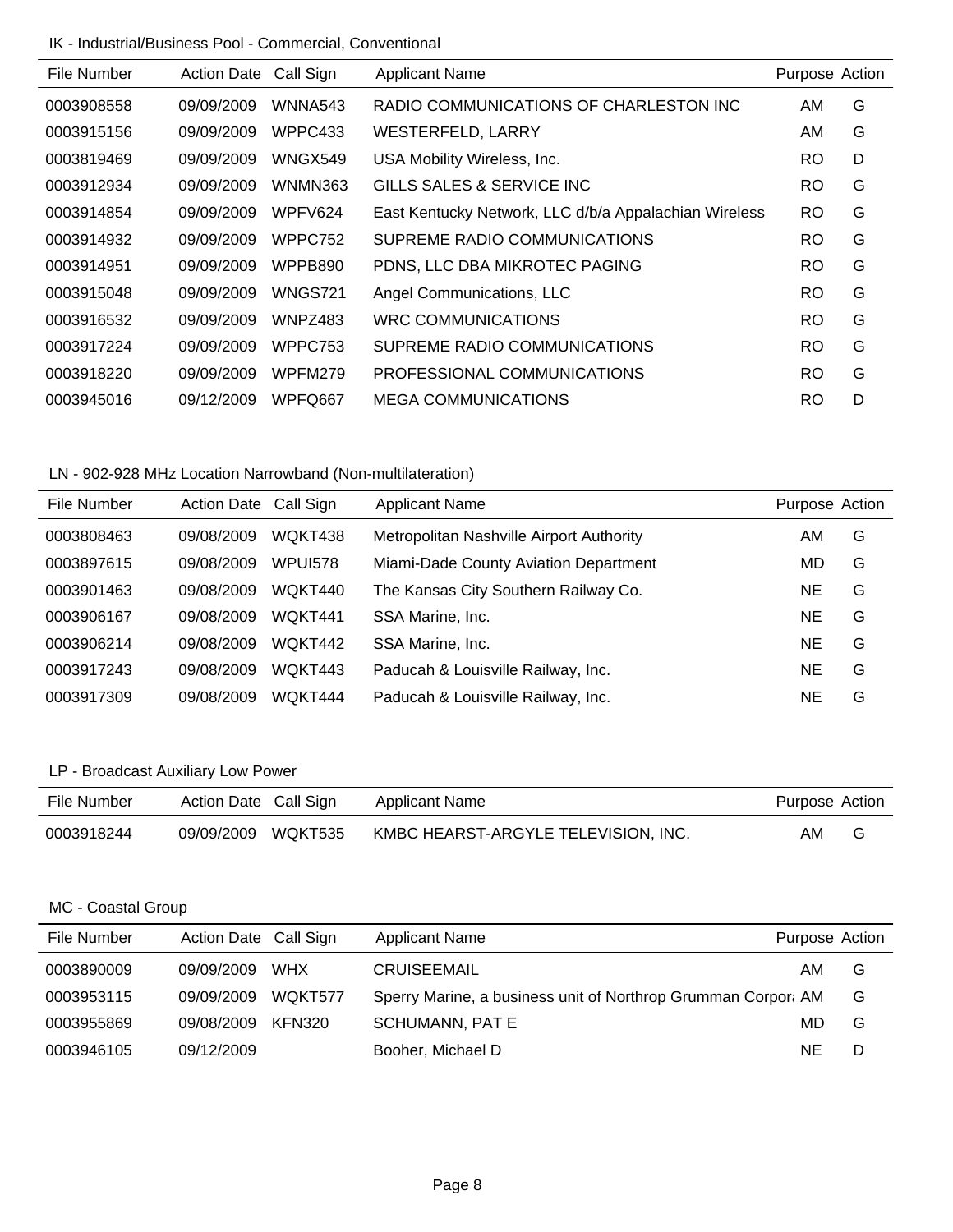| File Number | Action Date Call Sign |                     | <b>Applicant Name</b>                                     | Purpose Action |   |
|-------------|-----------------------|---------------------|-----------------------------------------------------------|----------------|---|
| 0003873736  | 09/10/2009            | WQKT729             | CLEARWIRE SPECTRUM HOLDINGS III, LLC                      | AM             | G |
| 0003888841  | 09/08/2009            | WQKT439             | <b>Gulf Pines Communications</b>                          | AM             | G |
| 0003889586  | 09/10/2009            | WQKT695             | <b>Gulf Pines Communications</b>                          | AM             | G |
| 0003906274  | 09/08/2009            | WSS43               | COMMONWEALTH EDISON COMPANY                               | AM             | G |
| 0003908598  | 09/10/2009            | WQJA294             | HJ LLC                                                    | AM             | G |
| 0003908604  | 09/10/2009            | WQIL233             | HJ LLC                                                    | AM             | G |
| 0003908717  | 09/10/2009            | WQGW740             | Sparkplug Chicago, Inc.                                   | AM             | G |
| 0003921476  | 09/09/2009            | WQKT560             | CLEARWIRE SPECTRUM HOLDINGS III, LLC                      | AM             | G |
| 0003921700  | 09/10/2009            | WQKT709             | CLEARWIRE SPECTRUM HOLDINGS III, LLC                      | AM             | G |
| 0003922125  | 09/09/2009            | WNEG973             | <b>UNION PACIFIC RAILROAD</b>                             | AM             | G |
| 0003922486  | 09/09/2009            | WQKT583             | CLEARWIRE SPECTRUM HOLDINGS III, LLC                      | AM             | G |
| 0003927179  | 09/09/2009            | WQEW825             | Interfaith Medical Center                                 | AM             | G |
| 0003930840  | 09/10/2009            | WQKT677             | CLEARWIRE HAWAII PARTNERS SPECTRUM LLC                    | AM             | G |
| 0003930841  | 09/10/2009            | WQKT679             | CLEARWIRE HAWAII PARTNERS SPECTRUM LLC                    | AM             | G |
| 0003930847  | 09/10/2009            | WQKT680             | CLEARWIRE HAWAII PARTNERS SPECTRUM LLC                    | AM             | G |
| 0003958478  | 09/09/2009            | <b>WIA924</b>       | Solutia, Inc.                                             | CA             | G |
| 0003958479  | 09/09/2009            | <b>WIA925</b>       | Solutia, Inc.                                             | CA             | G |
| 0003958549  | 09/09/2009            | <b>WHH692</b>       | State of West Virginia DHHR/BPH State Trauma Emergency CA |                | G |
| 0003958589  | 09/09/2009            | WNEE254             | <b>ENTERGY SERVICES, INC.</b>                             | CA             | G |
| 0003958590  | 09/09/2009            | WNTL513             | <b>ENTERGY SERVICES, INC.</b>                             | CA             | G |
| 0003958591  | 09/09/2009            | WNTL514             | <b>ENTERGY SERVICES, INC.</b>                             | CA             | G |
| 0003958592  | 09/09/2009            | WNTL515             | <b>ENTERGY SERVICES, INC.</b>                             | CA             | G |
| 0003958593  | 09/09/2009            | WNTL998             | ENTERGY SERVICES, INC.                                    | CA             | G |
| 0003958594  | 09/09/2009            | WNTL999             | ENTERGY SERVICES, INC.                                    | CA             | G |
| 0003958595  | 09/09/2009            | WNTN387             | ENTERGY SERVICES, INC.                                    | CA             | G |
| 0003958596  | 09/09/2009            | WNTP267             | <b>ENTERGY SERVICES, INC.</b>                             | CA             | G |
| 0003958623  | 09/09/2009            | <b>WHI221</b>       | State of West Virginia DHHR/BPH State Trauma Emergency    | CA             | G |
| 0003959119  | 09/09/2009            | <b>WNTA202</b>      | Yuma Broadcasting Company                                 | CА             | G |
| 0003959429  | 09/10/2009            | WNEE738             | OXY USA WTP LP                                            | CA             | G |
| 0003959758  | 09/10/2009            | WNEX543             | Plains Pipeline, L.P.                                     | CA             | G |
| 0003959759  | 09/10/2009            | <b>WNTA270</b>      | Plains Pipeline, L.P.                                     | CA             | G |
| 0003961860  | 09/12/2009            | <b>WQBM581</b>      | <b>Community Products LLC</b>                             | CA             | G |
| 0003961884  | 09/12/2009            | <b>WQBM582</b>      | <b>Community Products LLC</b>                             | CA             | G |
| 0003925533  | 09/08/2009            | WQGL218             | NEUSE REGIONAL WATER & SEWER AUTHORITY                    | MD             | G |
| 0003925725  | 09/08/2009            | WQGY935             | SPARKPLUG CHICAGO, INC.                                   | MD             | G |
| 0003925824  | 09/08/2009            | WNTP349             | Amoco Production Company                                  | MD             | G |
| 0003925870  | 09/10/2009            | WPNH <sub>276</sub> | CBS Broadcasting Inc.                                     | MD             | G |
| 0003926251  | 09/08/2009            | WSS37               | COMMONWEALTH EDISON COMPANY                               | MD             | G |
| 0003926278  | 09/08/2009            | WPJC809             | UNION PACIFIC RAILROAD                                    | MD             | G |
| 0003928275  | 09/09/2009            | <b>WNEI464</b>      | Duke Energy Carolinas, LLC                                | <b>MD</b>      | G |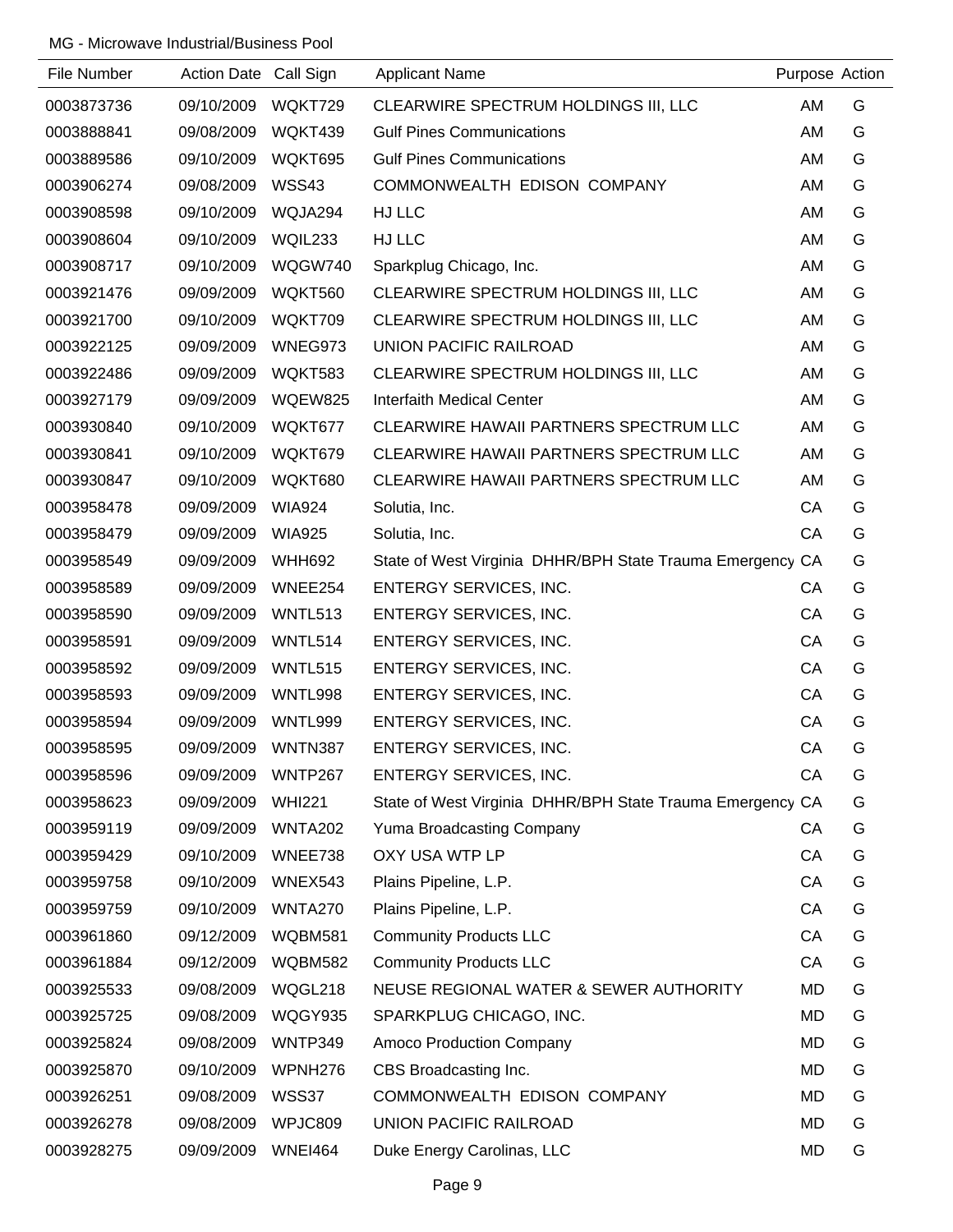| File Number | Action Date Call Sign |         | <b>Applicant Name</b>                  | Purpose Action |   |
|-------------|-----------------------|---------|----------------------------------------|----------------|---|
| 0003930655  | 09/09/2009            | WQJL524 | CLEARWIRE SPECTRUM HOLDINGS II LLC     | <b>MD</b>      | G |
| 0003930849  | 09/11/2009            | WQDT876 | Clearwire Hawaii Partners Spectrum LLC | <b>MD</b>      | G |
| 0003930857  | 09/08/2009            | WQDU390 | Clearwire Hawaii Partners Spectrum LLC | MD             | G |
| 0003930917  | 09/11/2009            | WQDT893 | Clearwire Hawaii Partners Spectrum LLC | <b>MD</b>      | G |
| 0003930921  | 09/11/2009            | WQDT864 | Clearwire Hawaii Partners Spectrum LLC | <b>MD</b>      | G |
| 0003930931  | 09/11/2009            | WQEY736 | Clearwire Hawaii Partners Spectrum LLC | MD             | G |
| 0003930936  | 09/11/2009            | WQDT913 | Clearwire Hawaii Partners Spectrum LLC | <b>MD</b>      | G |
| 0003931005  | 09/11/2009            | WQDT915 | Clearwire Hawaii Partners Spectrum LLC | MD             | G |
| 0003944945  | 09/12/2009            | WQJV656 | Zero Error Networks L.L.C.             | <b>MD</b>      | D |
| 0003945077  | 09/12/2009            | WQJV657 | Zero Error Networks, L.L.C.            | MD             | D |
| 0003920992  | 09/10/2009            | WQKT702 | CLEARWIRE SPECTRUM HOLDINGS III, LLC   | <b>NE</b>      | G |
| 0003920998  | 09/10/2009            | WQKT703 | CLEARWIRE SPECTRUM HOLDINGS III, LLC   | <b>NE</b>      | G |
| 0003921025  | 09/10/2009            | WQKT681 | CLEARWIRE SPECTRUM HOLDINGS III, LLC   | <b>NE</b>      | G |
| 0003921040  | 09/10/2009            | WQKT682 | CLEARWIRE SPECTRUM HOLDINGS III, LLC   | <b>NE</b>      | G |
| 0003921221  | 09/10/2009            | WQKT683 | CLEARWIRE SPECTRUM HOLDINGS III, LLC   | <b>NE</b>      | G |
| 0003921228  | 09/10/2009            | WQKT684 | CLEARWIRE SPECTRUM HOLDINGS III, LLC   | <b>NE</b>      | G |
| 0003921234  | 09/10/2009            | WQKT685 | CLEARWIRE SPECTRUM HOLDINGS III, LLC   | <b>NE</b>      | G |
| 0003921270  | 09/10/2009            | WQKT686 | CLEARWIRE SPECTRUM HOLDINGS III, LLC   | <b>NE</b>      | G |
| 0003921277  | 09/10/2009            | WQKT687 | CLEARWIRE SPECTRUM HOLDINGS III, LLC   | <b>NE</b>      | G |
| 0003921295  | 09/10/2009            | WQKT688 | CLEARWIRE SPECTRUM HOLDINGS III, LLC   | <b>NE</b>      | G |
| 0003921465  | 09/10/2009            | WQKT701 | CLEARWIRE SPECTRUM HOLDINGS III, LLC   | <b>NE</b>      | G |
| 0003921530  | 09/10/2009            | WQKT689 | CLEARWIRE SPECTRUM HOLDINGS III, LLC   | <b>NE</b>      | G |
| 0003921661  | 09/10/2009            | WQKT708 | CLEARWIRE SPECTRUM HOLDINGS III, LLC   | <b>NE</b>      | G |
| 0003921663  | 09/10/2009            | WQKT711 | CLEARWIRE SPECTRUM HOLDINGS III, LLC   | <b>NE</b>      | G |
| 0003921665  | 09/10/2009            | WQKT712 | CLEARWIRE SPECTRUM HOLDINGS III, LLC   | <b>NE</b>      | G |
| 0003921666  | 09/11/2009            | WQKT923 | CLEARWIRE SPECTRUM HOLDINGS III, LLC   | <b>NE</b>      | G |
| 0003921667  | 09/11/2009            | WQKT929 | CLEARWIRE SPECTRUM HOLDINGS III, LLC   | <b>NE</b>      | G |
| 0003921668  | 09/11/2009            | WQKT935 | CLEARWIRE SPECTRUM HOLDINGS III, LLC   | <b>NE</b>      | G |
| 0003921669  | 09/11/2009            | WQKT944 | CLEARWIRE SPECTRUM HOLDINGS III, LLC   | <b>NE</b>      | G |
| 0003921670  | 09/11/2009            | WQKT948 | CLEARWIRE SPECTRUM HOLDINGS III, LLC   | <b>NE</b>      | G |
| 0003921671  | 09/11/2009            | WQKT952 | CLEARWIRE SPECTRUM HOLDINGS III, LLC   | <b>NE</b>      | G |
| 0003921672  | 09/11/2009            | WQKT954 | CLEARWIRE SPECTRUM HOLDINGS III, LLC   | <b>NE</b>      | G |
| 0003921673  | 09/11/2009            | WQKT959 | CLEARWIRE SPECTRUM HOLDINGS III, LLC   | <b>NE</b>      | G |
| 0003921674  | 09/11/2009            | WQKT961 | CLEARWIRE SPECTRUM HOLDINGS III, LLC   | <b>NE</b>      | G |
| 0003921675  | 09/11/2009            | WQKT962 | CLEARWIRE SPECTRUM HOLDINGS III, LLC   | <b>NE</b>      | G |
| 0003921676  | 09/11/2009            | WQKT963 | CLEARWIRE SPECTRUM HOLDINGS III, LLC   | <b>NE</b>      | G |
| 0003921678  | 09/11/2009            | WQKT964 | CLEARWIRE SPECTRUM HOLDINGS III, LLC   | <b>NE</b>      | G |
| 0003921679  | 09/10/2009            | WQKT697 | CLEARWIRE SPECTRUM HOLDINGS III, LLC   | <b>NE</b>      | G |
| 0003921691  | 09/10/2009            | WQKT670 | CLEARWIRE SPECTRUM HOLDINGS III, LLC   | <b>NE</b>      | G |
| 0003921697  | 09/10/2009            | WQKT696 | CLEARWIRE SPECTRUM HOLDINGS III, LLC   | <b>NE</b>      | G |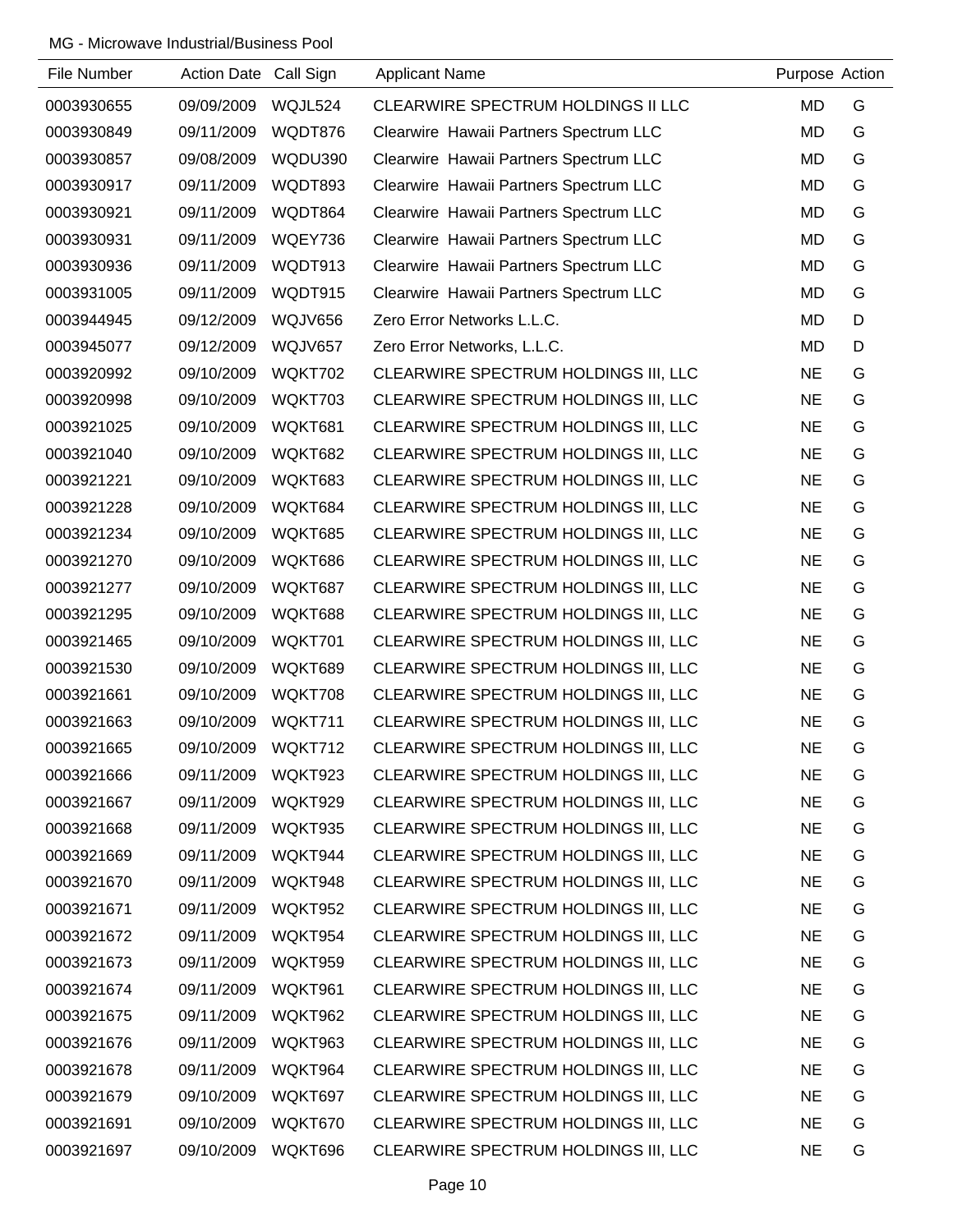| File Number | Action Date Call Sign |         | <b>Applicant Name</b>                     | Purpose Action |   |
|-------------|-----------------------|---------|-------------------------------------------|----------------|---|
| 0003921735  | 09/08/2009            | WQKT401 | CLEARWIRE SPECTRUM HOLDINGS III, LLC      | <b>NE</b>      | G |
| 0003921736  | 09/08/2009            | WQKT402 | CLEARWIRE SPECTRUM HOLDINGS III, LLC      | <b>NE</b>      | G |
| 0003921737  | 09/08/2009            | WQKT405 | CLEARWIRE SPECTRUM HOLDINGS III, LLC      | <b>NE</b>      | G |
| 0003921739  | 09/08/2009            | WQKT408 | CLEARWIRE SPECTRUM HOLDINGS III, LLC      | <b>NE</b>      | G |
| 0003921954  | 09/08/2009            | WQKT420 | CLEARWIRE SPECTRUM HOLDINGS III, LLC      | <b>NE</b>      | G |
| 0003922529  | 09/10/2009            | WQKT698 | <b>TOWN OF ELLISBURG</b>                  | <b>NE</b>      | G |
| 0003922554  | 09/08/2009            | WQKT410 | CLEARWIRE SPECTRUM HOLDINGS III, LLC      | <b>NE</b>      | G |
| 0003922563  | 09/10/2009            | WQKT700 | EASTERN LANCASTER COUNTY SCHOOL DISTRICT  | <b>NE</b>      | G |
| 0003922564  | 09/10/2009            | WQKT699 | EASTERN LANCASTER COUNTY SCHOOL DISTRICT  | <b>NE</b>      | G |
| 0003922574  | 09/08/2009            | WQKT418 | <b>DIGIS LLC</b>                          | <b>NE</b>      | G |
| 0003922599  | 09/08/2009            | WQKT419 | <b>DIGIS LLC</b>                          | <b>NE</b>      | G |
| 0003925186  | 09/08/2009            | WQKT403 | <b>CRESSON TOWNSHIP</b>                   | <b>NE</b>      | G |
| 0003925260  | 09/08/2009            | WQKT411 | CLEARWIRE SPECTRUM HOLDINGS III, LLC      | <b>NE</b>      | G |
| 0003925549  | 09/08/2009            | WQKT413 | CLEARWIRE SPECTRUM HOLDINGS III, LLC      | <b>NE</b>      | G |
| 0003927188  | 09/11/2009            | WQKT967 | <b>Interfaith Medical Center</b>          | <b>NE</b>      | G |
| 0003927433  | 09/08/2009            | WQKT406 | CITY OF JERSEY CITY MUA                   | <b>NE</b>      | G |
| 0003927445  | 09/08/2009            | WQKT407 | <b>CITY OF HAYS</b>                       | <b>NE</b>      | G |
| 0003927484  | 09/11/2009            | WQKT955 | CLEARWIRE SPECTRUM HOLDINGS III, LLC      | <b>NE</b>      | G |
| 0003927487  | 09/11/2009            | WQKT946 | CLEARWIRE SPECTRUM HOLDINGS III, LLC      | <b>NE</b>      | G |
| 0003927489  | 09/11/2009            | WQKT965 | CLEARWIRE SPECTRUM HOLDINGS III, LLC      | <b>NE</b>      | G |
| 0003927490  | 09/10/2009            | WQKT734 | CLEARWIRE SPECTRUM HOLDINGS III, LLC      | <b>NE</b>      | G |
| 0003927491  | 09/10/2009            | WQKT722 | CLEARWIRE SPECTRUM HOLDINGS III, LLC      | <b>NE</b>      | G |
| 0003927492  | 09/11/2009            | WQKT950 | CLEARWIRE SPECTRUM HOLDINGS III, LLC      | <b>NE</b>      | G |
| 0003927493  | 09/11/2009            | WQKT949 | CLEARWIRE SPECTRUM HOLDINGS III, LLC      | <b>NE</b>      | G |
| 0003927495  | 09/11/2009            | WQKT951 | CLEARWIRE SPECTRUM HOLDINGS III, LLC      | <b>NE</b>      | G |
| 0003927496  | 09/11/2009            | WQKT957 | CLEARWIRE SPECTRUM HOLDINGS III, LLC      | <b>NE</b>      | G |
| 0003927497  | 09/11/2009            | WQKT960 | CLEARWIRE SPECTRUM HOLDINGS III, LLC      | <b>NE</b>      | G |
| 0003927498  | 09/10/2009            | WQKT733 | CLEARWIRE SPECTRUM HOLDINGS III, LLC      | <b>NE</b>      | G |
| 0003927499  | 09/11/2009            | WQKT956 | CLEARWIRE SPECTRUM HOLDINGS III, LLC      | <b>NE</b>      | G |
| 0003927500  | 09/11/2009            | WQKT966 | CLEARWIRE SPECTRUM HOLDINGS III, LLC      | <b>NE</b>      | G |
| 0003927501  | 09/11/2009            | WQKT953 | CLEARWIRE SPECTRUM HOLDINGS III, LLC      | <b>NE</b>      | G |
| 0003927502  | 09/11/2009            | WQKT958 | CLEARWIRE SPECTRUM HOLDINGS III, LLC      | <b>NE</b>      | G |
| 0003927559  | 09/11/2009            | WQKT969 | CLEARWIRE SPECTRUM HOLDINGS III, LLC      | <b>NE</b>      | G |
| 0003927560  | 09/11/2009            | WQKT971 | CLEARWIRE SPECTRUM HOLDINGS III, LLC      | <b>NE</b>      | G |
| 0003927561  | 09/11/2009            | WQKT970 | CLEARWIRE SPECTRUM HOLDINGS III, LLC      | <b>NE</b>      | G |
| 0003927562  | 09/11/2009            | WQKT972 | CLEARWIRE SPECTRUM HOLDINGS III, LLC      | <b>NE</b>      | G |
| 0003928508  | 09/09/2009            | WQKT623 | COLUMBIA RURAL ELECTRIC ASSOCIATION, INC. | <b>NE</b>      | G |
| 0003928509  | 09/09/2009            | WQKT624 | COLUMBIA RURAL ELECTRIC ASSOCIATION, INC. | <b>NE</b>      | G |
| 0003928510  | 09/09/2009            | WQKT625 | COLUMBIA RURAL ELECTRIC ASSOCIATION, INC. | <b>NE</b>      | G |
| 0003929357  | 09/09/2009            | WQKT605 | Lake Washington Vascular                  | <b>NE</b>      | G |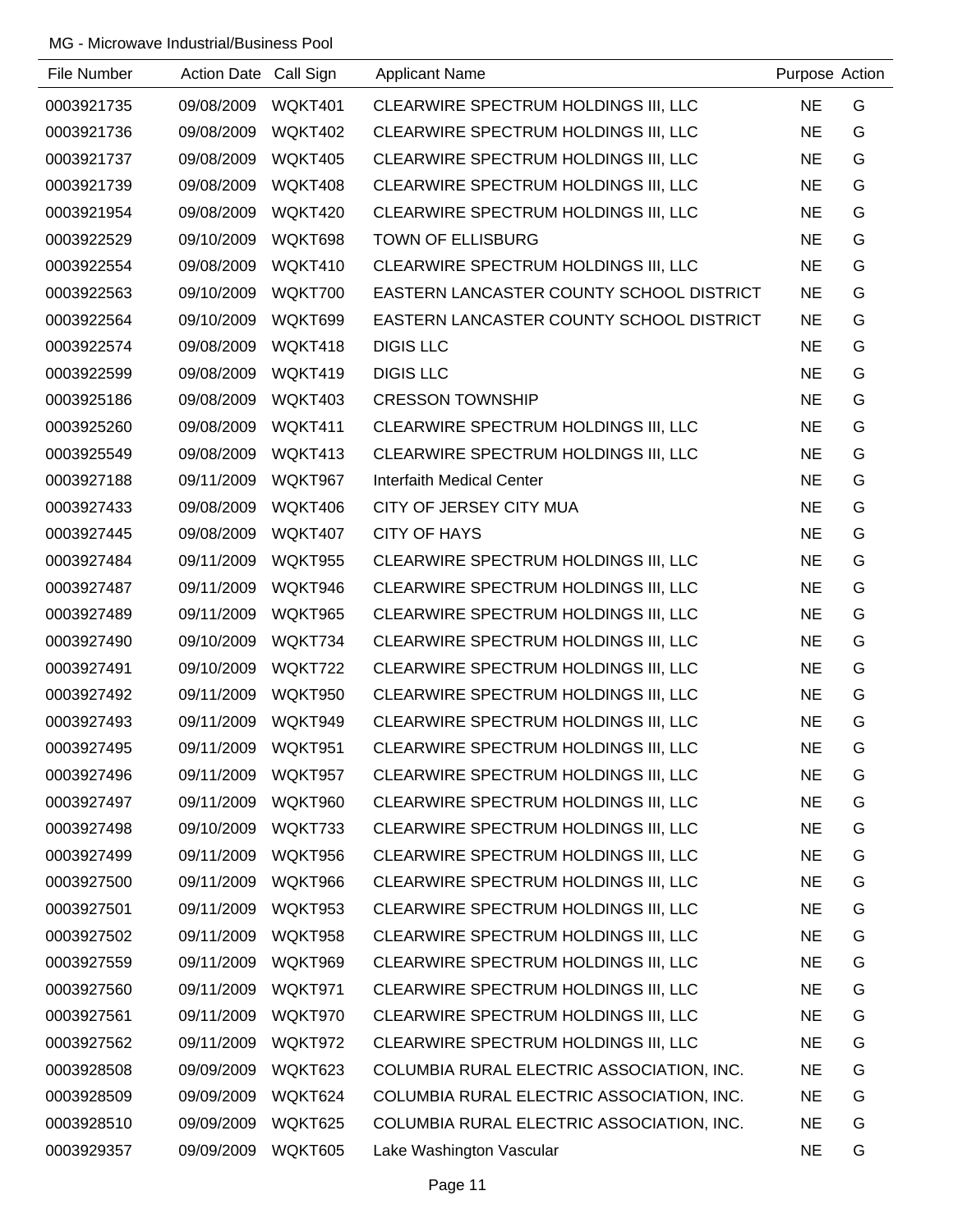| File Number | Action Date Call Sign |         | <b>Applicant Name</b>                  | Purpose Action |   |
|-------------|-----------------------|---------|----------------------------------------|----------------|---|
| 0003929358  | 09/09/2009            | WQKT606 | Lake Washington Vascular               | <b>NE</b>      | G |
| 0003929359  | 09/09/2009            | WQKT607 | Lake Washington Vascular               | <b>NE</b>      | G |
| 0003930656  | 09/08/2009            | WQKT436 | CLEARWIRE HAWAII PARTNERS SPECTRUM LLC | <b>NE</b>      | G |
| 0003930837  | 09/11/2009            | WQKT897 | CLEARWIRE HAWAII PARTNERS SPECTRUM LLC | <b>NE</b>      | G |
| 0003930838  | 09/10/2009            | WQKT675 | CLEARWIRE HAWAII PARTNERS SPECTRUM LLC | <b>NE</b>      | G |
| 0003930839  | 09/10/2009            | WQKT676 | CLEARWIRE HAWAII PARTNERS SPECTRUM LLC | <b>NE</b>      | G |
| 0003930842  | 09/11/2009            | WQKT899 | CLEARWIRE HAWAII PARTNERS SPECTRUM LLC | <b>NE</b>      | G |
| 0003930843  | 09/08/2009            | WQKT445 | CLEARWIRE HAWAII PARTNERS SPECTRUM LLC | <b>NE</b>      | G |
| 0003930844  | 09/10/2009            | WQKT728 | CLEARWIRE HAWAII PARTNERS SPECTRUM LLC | <b>NE</b>      | G |
| 0003930845  | 09/10/2009            | WQKT730 | CLEARWIRE HAWAII PARTNERS SPECTRUM LLC | <b>NE</b>      | G |
| 0003930846  | 09/10/2009            | WQKT731 | CLEARWIRE HAWAII PARTNERS SPECTRUM LLC | <b>NE</b>      | G |
| 0003930848  | 09/09/2009            | WQKT584 | CLEARWIRE HAWAII PARTNERS SPECTRUM LLC | <b>NE</b>      | G |
| 0003930850  | 09/09/2009            | WQKT585 | CLEARWIRE HAWAII PARTNERS SPECTRUM LLC | <b>NE</b>      | G |
| 0003930851  | 09/10/2009            | WQKT732 | CLEARWIRE HAWAII PARTNERS SPECTRUM LLC | <b>NE</b>      | G |
| 0003930852  | 09/11/2009            | WQKT901 | CLEARWIRE HAWAII PARTNERS SPECTRUM LLC | <b>NE</b>      | G |
| 0003930853  | 09/09/2009            | WQKT587 | CLEARWIRE HAWAII PARTNERS SPECTRUM LLC | <b>NE</b>      | G |
| 0003930854  | 09/09/2009            | WQKT591 | CLEARWIRE HAWAII PARTNERS SPECTRUM LLC | <b>NE</b>      | G |
| 0003930855  | 09/09/2009            | WQKT592 | CLEARWIRE HAWAII PARTNERS SPECTRUM LLC | <b>NE</b>      | G |
| 0003930856  | 09/09/2009            | WQKT594 | CLEARWIRE HAWAII PARTNERS SPECTRUM LLC | <b>NE</b>      | G |
| 0003930915  | 09/11/2009            | WQKT939 | CLEARWIRE HAWAII PARTNERS SPECTRUM LLC | <b>NE</b>      | G |
| 0003930920  | 09/10/2009            | WQKT735 | CLEARWIRE HAWAII PARTNERS SPECTRUM LLC | <b>NE</b>      | G |
| 0003930922  | 09/10/2009            | WQKT736 | CLEARWIRE HAWAII PARTNERS SPECTRUM LLC | <b>NE</b>      | G |
| 0003930924  | 09/10/2009            | WQKT737 | CLEARWIRE HAWAII PARTNERS SPECTRUM LLC | <b>NE</b>      | G |
| 0003930925  | 09/10/2009            | WQKT738 | CLEARWIRE HAWAII PARTNERS SPECTRUM LLC | <b>NE</b>      | G |
| 0003930927  | 09/10/2009            | WQKT739 | CLEARWIRE HAWAII PARTNERS SPECTRUM LLC | <b>NE</b>      | G |
| 0003930935  | 09/11/2009            | WQKT914 | CLEARWIRE HAWAII PARTNERS SPECTRUM LLC | <b>NE</b>      | G |
| 0003930937  | 09/11/2009            | WQKT919 | CLEARWIRE HAWAII PARTNERS SPECTRUM LLC | <b>NE</b>      | G |
| 0003930940  | 09/11/2009            | WQKT922 | CLEARWIRE HAWAII PARTNERS SPECTRUM LLC | NE.            | G |
| 0003945067  | 09/12/2009            |         | Zero Error Networks L.L.C.             | <b>NE</b>      | D |
| 0003945126  | 09/12/2009            |         | Zero Error Networks L.L.C.             | <b>NE</b>      | D |
| 0003945149  | 09/12/2009            |         | Zero Error Networks L.L.C.             | <b>NE</b>      | D |
| 0003945159  | 09/12/2009            |         | Zero Error Networks L.L.C.             | <b>NE</b>      | D |
| 0003929350  | 09/08/2009            | KLJ24   | <b>ENTERGY SERVICES INC</b>            | RM             | G |
| 0003929364  | 09/09/2009            | KLJ27   | <b>ENTERGY SERVICES INC</b>            | <b>RM</b>      | G |
| 0003929371  | 09/09/2009            | KLJ31   | <b>ENTERGY SERVICES INC</b>            | <b>RM</b>      | G |
| 0003929384  | 09/09/2009            | KLJ35   | <b>ENTERGY SERVICES INC</b>            | <b>RM</b>      | G |
| 0003929395  | 09/09/2009            | KDI45   | <b>ENTERGY SERVICES INC</b>            | RM             | G |
| 0003929404  | 09/09/2009            | KDY75   | <b>ENTERGY SERVICES INC</b>            | <b>RM</b>      | G |
| 0003451462  | 09/10/2009            | WNEF526 | ST ANTHONY HOSPITAL SYSTEMS            | <b>RO</b>      | G |
| 0003451463  | 09/10/2009            | WNEF528 | ST ANTHONY HOSPITAL SYSTEMS            | <b>RO</b>      | G |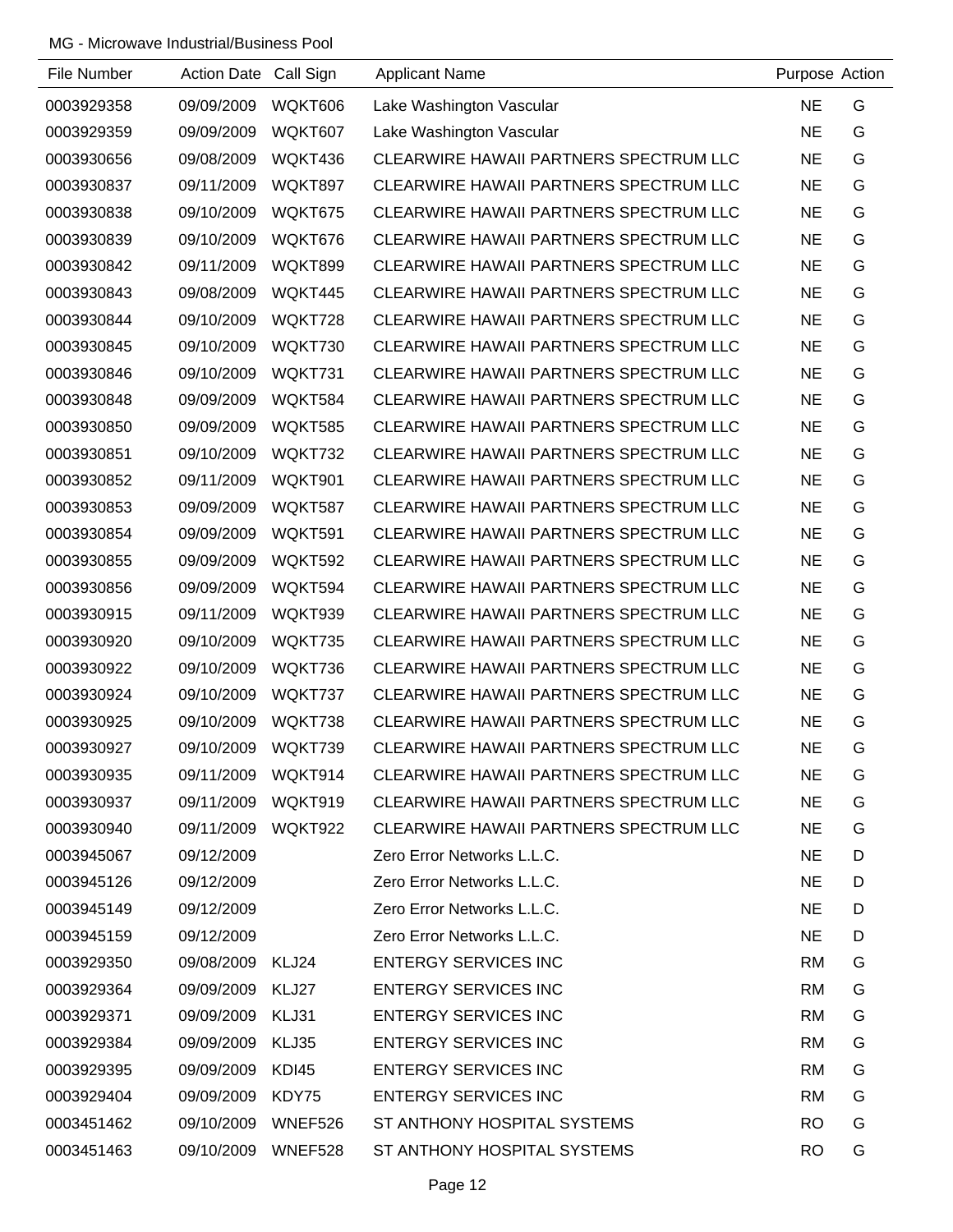| File Number | Action Date Call Sign |                | <b>Applicant Name</b>                               | Purpose Action |   |
|-------------|-----------------------|----------------|-----------------------------------------------------|----------------|---|
| 0003451464  | 09/10/2009            | WNEP734        | ST ANTHONY HOSPITAL SYSTEMS                         | <b>RO</b>      | G |
| 0003695501  | 09/08/2009            | WNTT334        | <b>BILLINGS, CITY OF</b>                            | <b>RO</b>      | D |
| 0003701795  | 09/08/2009            | WPOR344        | ConocoPhillips Communications Inc.                  | <b>RO</b>      | D |
| 0003701796  | 09/08/2009            | WPOR345        | ConocoPhillips Communications Inc.                  | <b>RO</b>      | D |
| 0003731336  | 09/09/2009            | KQL65          | Columbia Gas Transmission Corporation               | <b>RO</b>      | D |
| 0003731337  | 09/09/2009            | KQM53          | Columbia Gas Transmission Corporation               | <b>RO</b>      | D |
| 0003731339  | 09/09/2009            | <b>KQM55</b>   | Columbia Gas Transmission Corporation               | <b>RO</b>      | D |
| 0003746916  | 09/09/2009            | WPOR356        | AlarmNet, Inc.                                      | <b>RO</b>      | D |
| 0003884106  | 09/12/2009            | WPOU436        | NEW ORLEANS EDUCATIONAL TELECOMMUNICATIONS RO       |                | D |
| 0003884107  | 09/12/2009            | WPOU437        | NEW ORLEANS EDUCATIONAL TELECOMMUNICATIONS RO       |                | D |
| 0003884108  | 09/12/2009            | WPOV261        | NEW ORLEANS EDUCATIONAL TELECOMMUNICATIONS RO       |                | D |
| 0003958875  | 09/10/2009            | WNTW577        | OCMULGEE ELECTRIC MEMBERSHIP CORPORATION            | <b>RO</b>      | G |
| 0003958941  | 09/09/2009            | WNES388        | <b>GEORGIA POWER COMPANY</b>                        | <b>RO</b>      | G |
| 0003958947  | 09/09/2009            | <b>WNTV702</b> | <b>GEORGIA POWER COMPANY</b>                        | <b>RO</b>      | G |
| 0003958949  | 09/09/2009            | <b>WNTV703</b> | <b>GEORGIA POWER COMPANY</b>                        | <b>RO</b>      | G |
| 0003959428  | 09/10/2009            | <b>WNEI484</b> | <b>Williams Energy Services</b>                     | <b>RO</b>      | G |
| 0003959527  | 09/10/2009            | <b>WNTW405</b> | Ameren Services Company                             | <b>RO</b>      | G |
| 0003959528  | 09/10/2009            | <b>WNTW406</b> | Ameren Services Company                             | <b>RO</b>      | G |
| 0003959529  | 09/10/2009            | <b>WNTW407</b> | Ameren Services Company                             | <b>RO</b>      | G |
| 0003959538  | 09/10/2009            | <b>WNTW408</b> | Ameren Services Company                             | <b>RO</b>      | G |
| 0003959539  | 09/10/2009            | <b>WNTW409</b> | Ameren Services Company                             | <b>RO</b>      | G |
| 0003959540  | 09/10/2009            | WNTW414        | Ameren Services Company                             | <b>RO</b>      | G |
| 0003959572  | 09/10/2009            | <b>WNTW415</b> | Ameren Services Company                             | <b>RO</b>      | G |
| 0003959573  | 09/10/2009            | WNTW416        | Ameren Services Company                             | <b>RO</b>      | G |
| 0003959574  | 09/10/2009            | WNTW417        | Ameren Services Company                             | <b>RO</b>      | G |
| 0003959660  | 09/10/2009            | WNEZ430        | University of Utah - Utah Education Network         | <b>RO</b>      | G |
| 0003959661  | 09/10/2009            | WNEZ431        | University of Utah - Utah Education Network         | <b>RO</b>      | G |
| 0003959796  | 09/10/2009            | <b>WNTW887</b> | DETROIT EDISON COMPANY                              | <b>RO</b>      | G |
| 0003960028  | 09/10/2009            | WNTA997        | FORT SMITH, CITY OF<br><b>WATER UTILITY DEPT RO</b> |                | G |
| 0003960567  | 09/11/2009            | <b>WNTW420</b> | Ameren Services Company                             | <b>RO</b>      | G |
| 0003960568  | 09/11/2009            | <b>WNTW422</b> | Ameren Services Company                             | <b>RO</b>      | G |
| 0003960581  | 09/11/2009            | KEO45          | Ameren Services Company                             | <b>RO</b>      | G |
| 0003960582  | 09/11/2009            | KSE42          | Ameren Services Company                             | <b>RO</b>      | G |
| 0003960583  | 09/11/2009            | KSE45          | Ameren Services Company                             | <b>RO</b>      | G |
| 0003960606  | 09/11/2009            | <b>WNTV791</b> | Ameren Services Company                             | <b>RO</b>      | G |
| 0003960607  | 09/11/2009            | KSE52          | Ameren Services Company                             | <b>RO</b>      | G |
| 0003960608  | 09/11/2009            | KSJ77          | Ameren Services Company                             | <b>RO</b>      | G |
| 0003960778  | 09/11/2009            | WSS37          | COMMONWEALTH EDISON COMPANY                         | <b>RO</b>      | G |
| 0003960979  | 09/11/2009            | WNTW654        | Vastar Resources Inc.                               | <b>RO</b>      | G |
| 0003960980  | 09/11/2009            | <b>WNTW655</b> | Vastar Resources Inc.                               | <b>RO</b>      | G |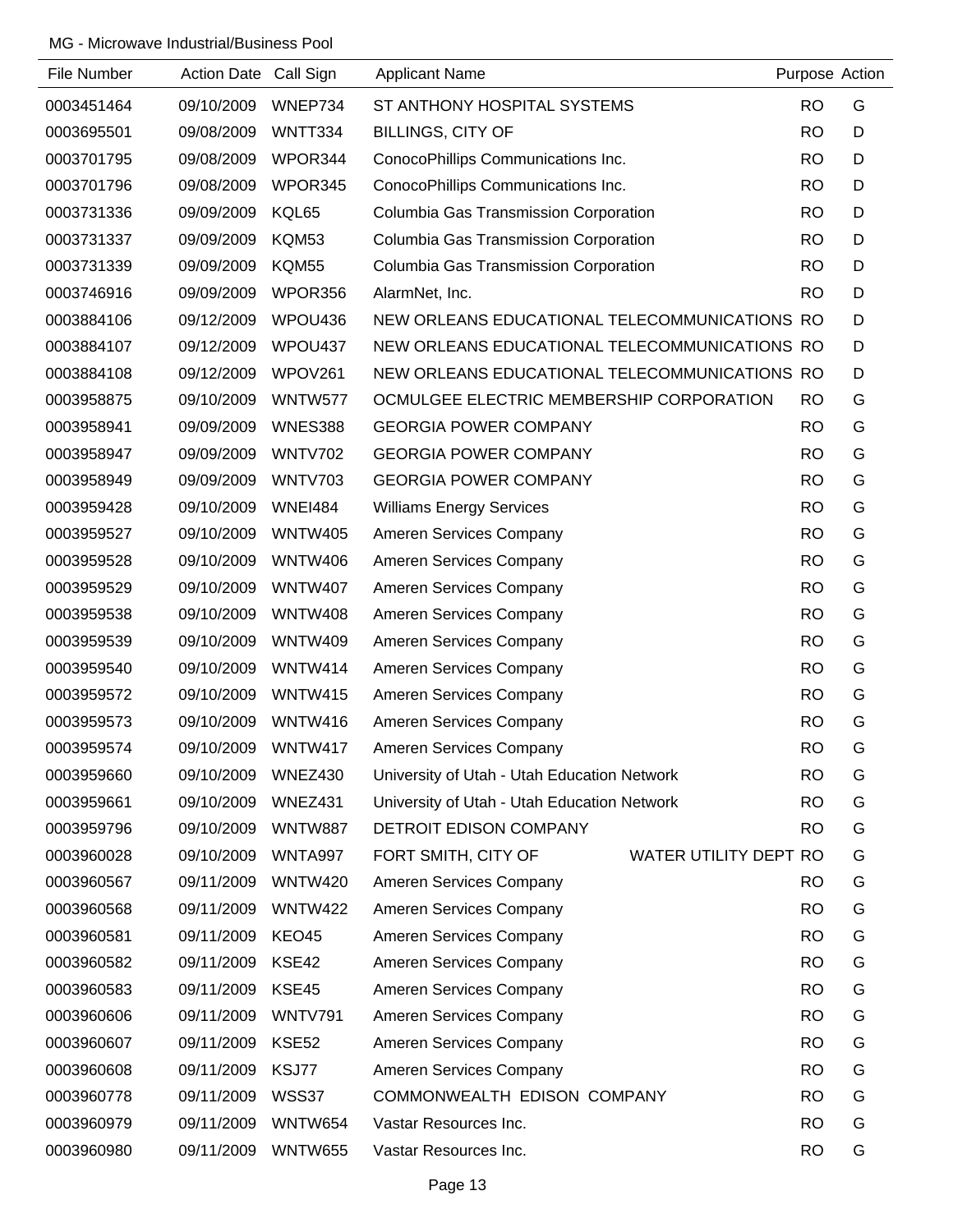| File Number | Action Date Call Sign |         | <b>Applicant Name</b>                     | Purpose Action |   |
|-------------|-----------------------|---------|-------------------------------------------|----------------|---|
| 0003961331  | 09/11/2009            | WNEZ898 | <b>IMPERIAL IRRIGATION DISTRICT</b>       | RO             | G |
| 0003963048  | 09/12/2009            | WNTW684 | <b>GREENEVILLE LIGHT AND POWER SYSTEM</b> | RO             | G |
| 0003952167  | 09/11/2009            | WNTA444 | CONSUMERS ILLINOIS WATER COMPANY          | WD             | W |
| 0003958482  | 09/10/2009            |         | MID AMERICAN ENERGY COMPANY               | WD             | W |
| 0003958484  | 09/10/2009            |         | MID AMERICAN ENERGY COMPANY               | WD             | W |

### NN - 3650-3700 MHz

| File Number | <b>Action Date</b> | Call Sign | Applicant Name                                              | Purpose Action |   |
|-------------|--------------------|-----------|-------------------------------------------------------------|----------------|---|
| 0003919128  | 09/12/2009         | WQKT999   | World Wide Technologies Inc                                 | AM             | G |
| 0003921772  | 09/12/2009         | WQKU200   | <b>WiConnect Wireless LLC</b>                               | AM             | G |
| 0003913945  | 09/09/2009         | WQKT513   | Above All Communications, LLC                               | <b>NE</b>      | G |
| 0003914376  | 09/09/2009         | WQKT512   | Node 1 Technology, Inc.                                     | <b>NE</b>      | G |
| 0003914927  | 09/09/2009         | WQKT511   | Electric Plant Board of City of Hopkinsville                | <b>NE</b>      | G |
| 0003917091  | 09/09/2009         | WQKT545   | <b>Gem State Communications</b>                             | NE.            | G |
| 0003917108  | 09/09/2009         | WQKT517   | Comelec Services, Inc.                                      | <b>NE</b>      | G |
| 0003918525  | 09/09/2009         | WQKT507   | <b>Contact Network</b>                                      | <b>NE</b>      | G |
| 0003918546  | 09/09/2009         | WQKT558   | CoastCom, Inc.                                              | <b>NE</b>      | G |
| 0003940281  | 09/09/2009         |           | The Technology Group LLC                                    | <b>NE</b>      | D |
| 0003958943  | 09/09/2009         | WQKT496   | vnc enterprises llc                                         | <b>NE</b>      | G |
| 0003959800  | 09/10/2009         | WQKT636   | Reno, City of                                               | <b>NE</b>      | G |
| 0003960824  | 09/11/2009         | WQKT750   | Carolina Power and Light Company d/b/a Progress Energy C NE |                | G |
| 0003961411  | 09/11/2009         | WQKT759   | WeCare Wireless Networks, Inc.                              | <b>NE</b>      | G |

### QT - Non-Nationwide 5 Channel Trunked, 220 MHz

| File Number | Action Date Call Sign |         | <b>Applicant Name</b>                | Purpose Action |   |
|-------------|-----------------------|---------|--------------------------------------|----------------|---|
| 0003852703  | 09/09/2009 WPFA595    |         | Triangle Communications, Inc.        | AM.            | G |
| 0003855542  | 09/09/2009            | WPEP995 | <b>Triangle Communications, Inc.</b> | AM             | G |
| 0003914733  | 09/09/2009            | WPFN920 | MC LAUGHLIN, BARBARA L               | RO.            | G |

# RP - Broadcast Auxiliary Remote Pickup

| File Number | Action Date Call Sign | <b>Applicant Name</b>     | Purpose Action |   |
|-------------|-----------------------|---------------------------|----------------|---|
| 0003960647  | 09/11/2009 WQJP772    | COX RADIO, INC.           | CA             | G |
| 0003960648  | 09/11/2009 WQJP773    | COX RADIO, INC.           | CА             | G |
| 0003961760  | 09/12/2009 KQS283     | EDB SLO LICENSE LLC       | СA             | G |
| 0003963118  | 09/12/2009 KPL200     | NBC TELEMUNDO LICENSE CO. | CА             | G |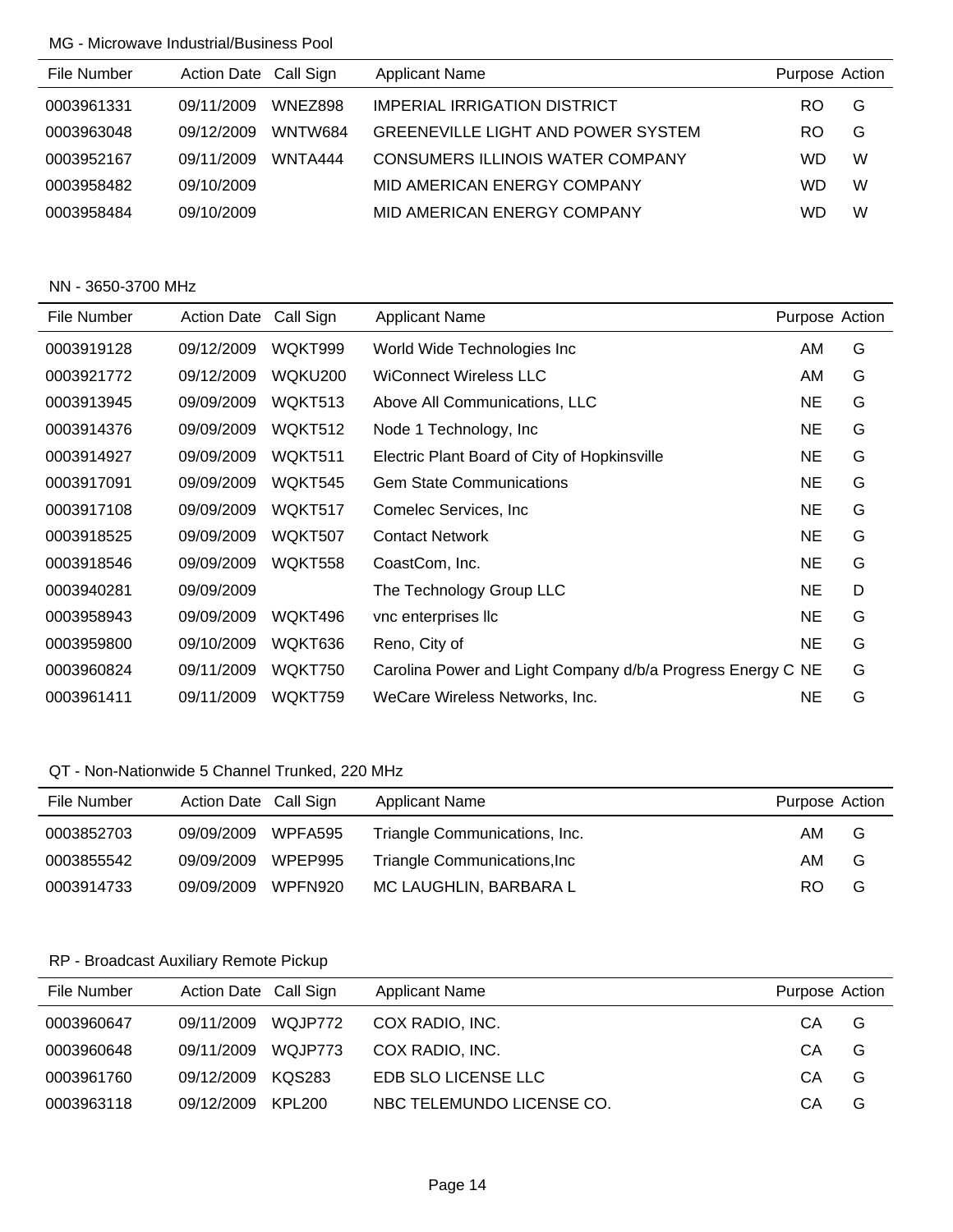### TI - TV Intercity Relay

| File Number | Action Date Call Sign |               | <b>Applicant Name</b>          | Purpose Action |   |
|-------------|-----------------------|---------------|--------------------------------|----------------|---|
| 0003958704  | 09/09/2009            | WQFU509       | <b>CENTRAL WYOMING COLLEGE</b> | CА             | G |
| 0003959131  | 09/09/2009            | WPVZ313       | <b>CENTRAL WYOMING COLLEGE</b> | СA             | G |
| 0003959135  | 09/09/2009            | <b>WME930</b> | <b>CENTRAL WYOMING COLLEGE</b> | CА             | G |
| 0003959162  | 09/09/2009            | <b>WMV368</b> | <b>CENTRAL WYOMING COLLEGE</b> | СA             | G |
| 0003963244  | 09/12/2009            | WHY686        | WBNS-TV, INC.                  | CА             | G |
| 0003963246  | 09/12/2009            | <b>WHY687</b> | WBNS-TV, INC.                  | CA             | G |
| 0003963250  | 09/12/2009            | <b>WHY688</b> | WBNS-TV, INC.                  | CА             | G |

## TP - TV Pickup

| File Number | Action Date Call Sign | Applicant Name                             | Purpose Action |   |
|-------------|-----------------------|--------------------------------------------|----------------|---|
| 0003959298  | 09/10/2009 KG5978     | CAPSTAR TX LIMITED PARTNERSHIP             | CA.            | G |
| 0003922519  | 09/08/2009 KY7794     | <b>KBJR LICENSE, INC.</b>                  | MD.            | G |
| 0003930513  | 09/08/2009 KA74714    | MEDIA GENERAL COMMUNICATIONS HOLDINGS, LLC | MD.            | G |

#### TS - TV Studio Transmitter Link

| File Number | Action Date Call Sign |                | <b>Applicant Name</b>                      | Purpose Action |   |
|-------------|-----------------------|----------------|--------------------------------------------|----------------|---|
| 0003817233  | 09/12/2009            | <b>WME855</b>  | <b>ENTRAVISION HOLDINGS, LLC</b>           | AM             | D |
| 0003959161  | 09/09/2009            | WPWH777        | <b>CENTRAL WYOMING COLLEGE</b>             | CА             | G |
| 0003960650  | 09/11/2009            | WPNF281        | WSOC TELEVISION, INC.                      | CА             | G |
| 0003963291  | 09/12/2009            | WPNG731        | SMITH MEDIA LICENSE HOLDINGS, LLC          | CA             | G |
| 0003963293  | 09/12/2009            | <b>WPOY999</b> | SMITH MEDIA LICENSE HOLDINGS, LLC          | СA             | G |
| 0003930509  | 09/08/2009            | <b>WBE798</b>  | MEDIA GENERAL COMMUNICATIONS HOLDINGS, LLC | MD             | G |

## TT - TV Translator Relay

| File Number | Action Date Call Sign       | Applicant Name          | Purpose Action |
|-------------|-----------------------------|-------------------------|----------------|
| 0003959152  | <b>WLJ752</b><br>09/09/2009 | CENTRAL WYOMING COLLEGE | СA<br>G        |
| 0003959160  | WLO868<br>09/09/2009        | CENTRAL WYOMING COLLEGE | G<br>СA        |

## YK - Industrial/Business Pool - Commercial, Trunked

| File Number | Action Date Call Sign             | <b>Applicant Name</b>             | Purpose Action |
|-------------|-----------------------------------|-----------------------------------|----------------|
| 0003877463  | WPMV792<br>09/09/2009             | <b>FUTRONICS INC</b>              | G<br>AM.       |
| 0003913100  | WPPB810<br>09/09/2009             | SUPREME RADIO COMMUNICATIONS INC. | RO.<br>G       |
| 0003916686  | 09/09/2009<br>WPPB977             | FISHER WIRELESS SERVICES INC.     | RO.<br>G       |
| 0003916687  | WPPC <sub>298</sub><br>09/09/2009 | FISHER WIRELESS SERVICES INC.     | RO.<br>G       |
| 0003917234  | 09/09/2009<br>WPPC902             | SUPREME RADIO COMMUNICATIONS INC  | G<br>RO        |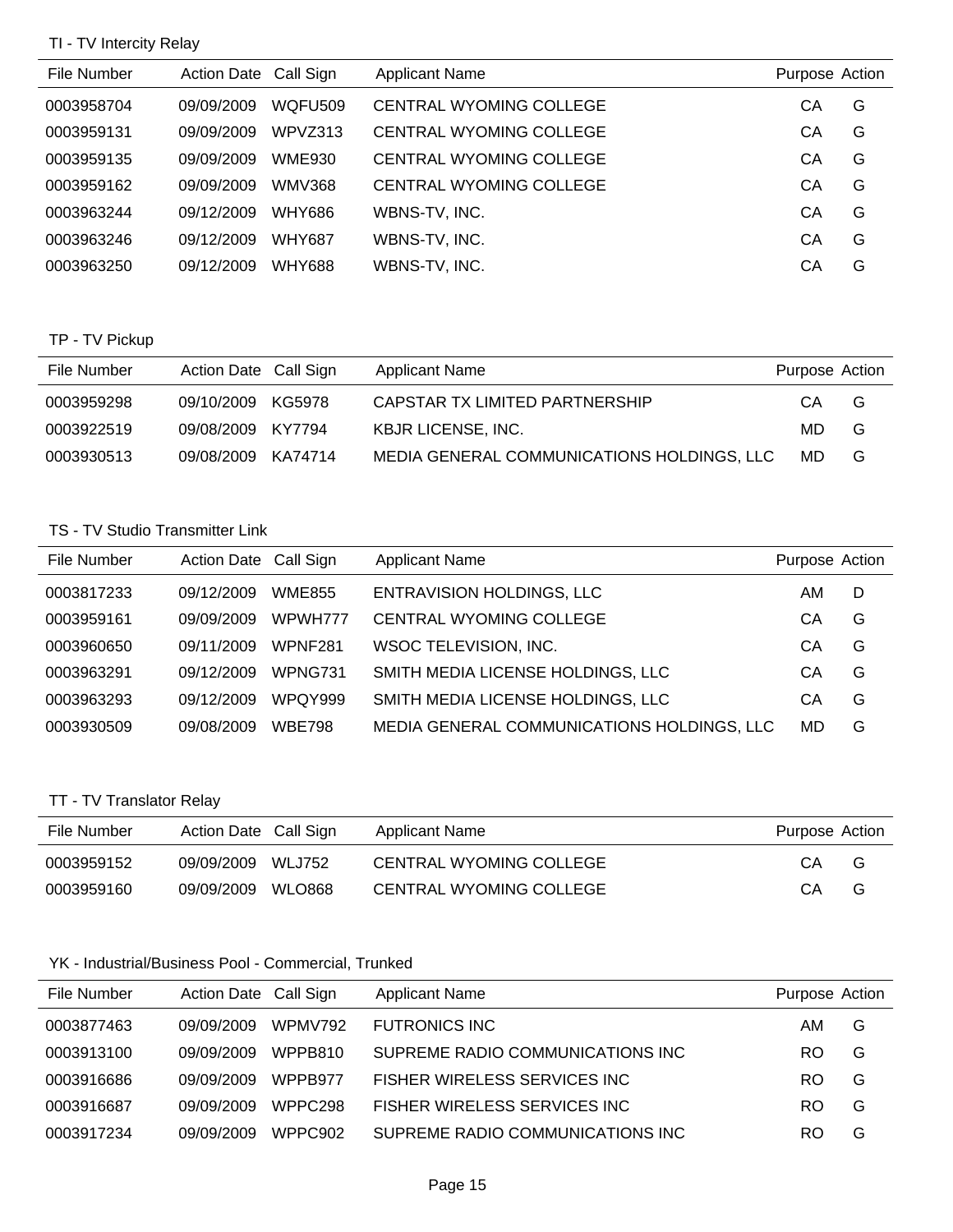#### YK - Industrial/Business Pool - Commercial, Trunked

| File Number | Action Date Call Sign | Applicant Name    | Purpose Action |  |
|-------------|-----------------------|-------------------|----------------|--|
| 0003917318  | 09/09/2009 WPPC610    | BOSSHARD, STEVE S | RO.            |  |

### YM - 800 MHz Trunked SMR (SMR, Site-specific)

| File Number | Action Date Call Sign |         | Applicant Name          | Purpose Action |   |
|-------------|-----------------------|---------|-------------------------|----------------|---|
| 0003951801  | 09/11/2009            | WNQL591 | STONES MOBILE RADIO INC | MD             | G |

### YX - SMR, 806-821/851-866 MHz, Trunked

| File Number | Action Date Call Sign |                | <b>Applicant Name</b>                             | Purpose Action |   |
|-------------|-----------------------|----------------|---------------------------------------------------|----------------|---|
| 0003859400  | 09/09/2009            | <b>WPBW328</b> | NATIONAL REPEATER SYSTEMS INC                     | AM             | G |
| 0003914350  | 09/09/2009            | WOKL384        | Nextel License Holdings 4, Inc.                   | MD             | G |
| 0003913685  | 09/09/2009            | KNIY813        | <b>MEGACOMM CORPORATION</b>                       | RO.            | G |
| 0003834499  | 09/10/2009            | WQJY650        | Nextel License Holdings 4, Inc.                   | WD             | W |
| 0003837090  | 09/10/2009            | WOGI648        | NEXTEL COMMUNICATIONS OF THE MID-ATLANTIC, INC WD |                | W |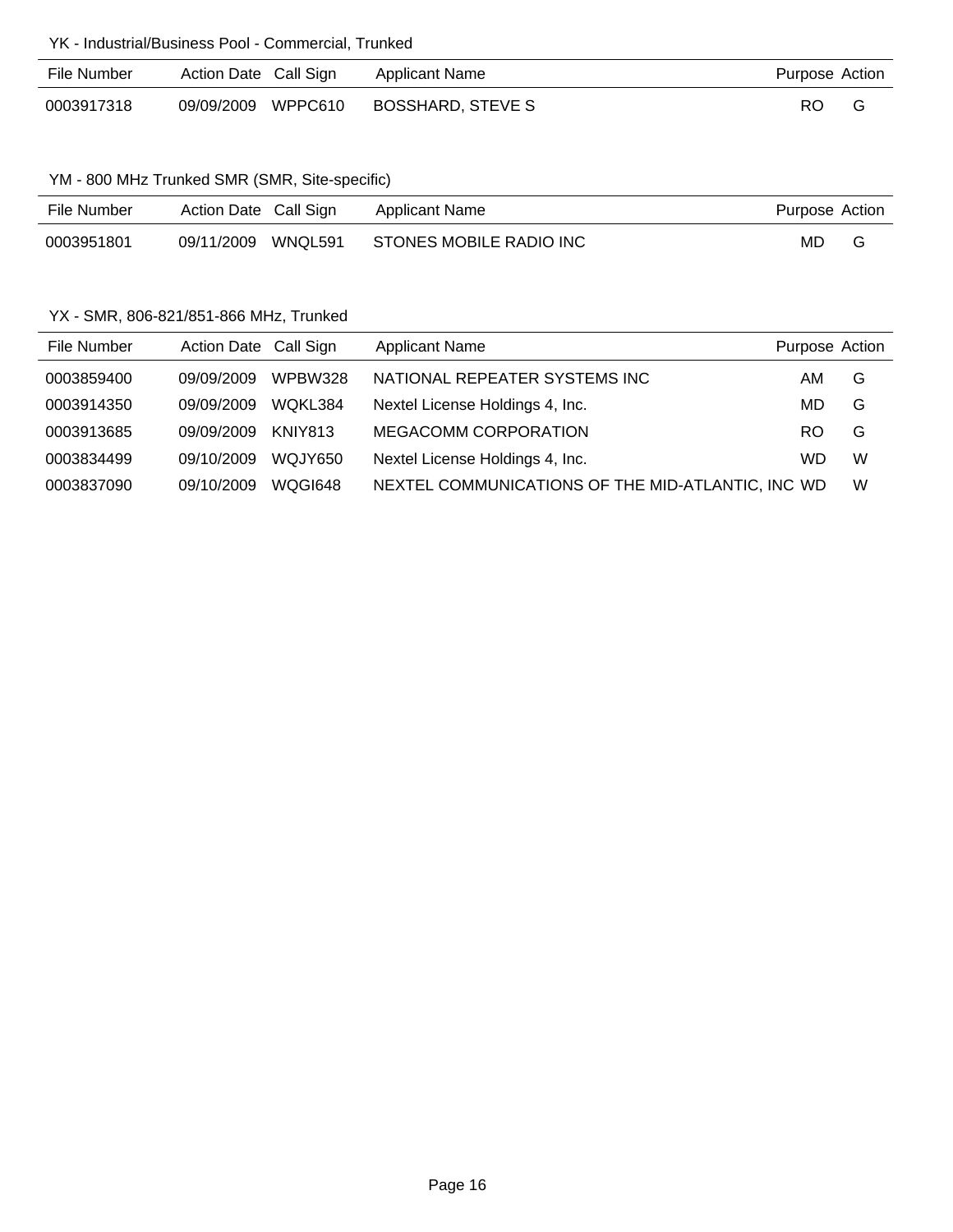### **Below is a listing of licenses that have been acted upon by the Commission.**

AI - Aural Intercity Relay

| Licensee Name | <b>Action Date</b> | Call Sign      | Act. |
|---------------|--------------------|----------------|------|
| KKIQ, INC.    | 09/10/2009         | <b>WLP988</b>  | м    |
| KKIQ, INC.    | 09/10/2009         | <b>WPTQ555</b> | M    |
| KUIC, INC.    | 09/10/2009         | WPNM436        | M    |

# AS - Aural Studio Transmitter Link

| Licensee Name                          | <b>Action Date</b> | Call Sign     | Act. |
|----------------------------------------|--------------------|---------------|------|
| BLS ENTERTAINMENT, INC.                | 09/09/2009         | <b>WHS676</b> | Μ    |
| CHADWICK BAY BROADCASTING CORPORATION  | 09/09/2009         | <b>WLL728</b> | M    |
| KCBX, INC.                             | 09/10/2009         | WPTF367       | M    |
| KCBX, INC.                             | 09/10/2009         | WQKP618       | M    |
| KCBX, INC.                             | 09/10/2009         | WQCM762       | M    |
| KKIQ, INC.                             | 09/10/2009         | KWE30         | M    |
| KUIC, INC.                             | 09/10/2009         | <b>WDT833</b> | M    |
| LACO RADIO, INC.                       | 09/11/2009         | <b>WMG204</b> | М    |
| <b>MEDIA LOGIC LLC</b>                 | 09/10/2009         | WQHV648       | M    |
| <b>MEDIA LOGIC LLC</b>                 | 09/10/2009         | WQHJ791       | M    |
| <b>MEDIA LOGIC LLC</b>                 | 09/10/2009         | WQHJ789       | M    |
| MEDIA LOGIC, LLC                       | 09/10/2009         | WPOM225       | M    |
| MEDIA LOGIC, LLC                       | 09/10/2009         | <b>WMU760</b> | M    |
| MEDIA LOGIC, LLC                       | 09/10/2009         | WQHV649       | M    |
| RADIO CASA PUEBLO, INC.                | 09/09/2009         | <b>WLP347</b> | M    |
| SAINT JOSEPH MISSIONS                  | 09/12/2009         | <b>WLF605</b> | M    |
| SAINT JOSEPH MISSIONS                  | 09/12/2009         | <b>WLJ277</b> | M    |
| SUMMIT MEDIA SOUTH, INC.               | 09/09/2009         | WQKE530       | M    |
| SUMMIT MEDIA SOUTH, INC.               | 09/09/2009         | WQKP224       | М    |
| TITAN BROADCASTING, LLC                | 09/11/2009         | <b>WLE242</b> | M    |
| LP - Broadcast Auxiliary Low Power     |                    |               |      |
| Licensee Name                          | <b>Action Date</b> | Call Sign     | Act. |
| CITADEL COMMUNICATIONS COMPANY, LTD.   | 09/12/2009         | BLP00654      | N    |
| CITADEL COMMUNICATIONS COMPANY, LTD.   | 09/12/2009         | BLP00653      | N    |
| RP - Broadcast Auxiliary Remote Pickup |                    |               |      |
| Licensee Name                          | <b>Action Date</b> | Call Sign     | Act. |
|                                        |                    |               |      |

| CHADWICK BAY BROADCASTING CORPORATION | 09/09/2009 | KPK397 | м |
|---------------------------------------|------------|--------|---|
| CHADWICK BAY BROADCASTING CORPORATION | 09/09/2009 | KPK352 | м |
| CHADWICK BAY BROADCASTING CORPORATION | 09/09/2009 | KG9062 | м |
| CITADEL COMMUNICATIONS COMPANY, LTD.  | 09/12/2009 | KRT618 | N |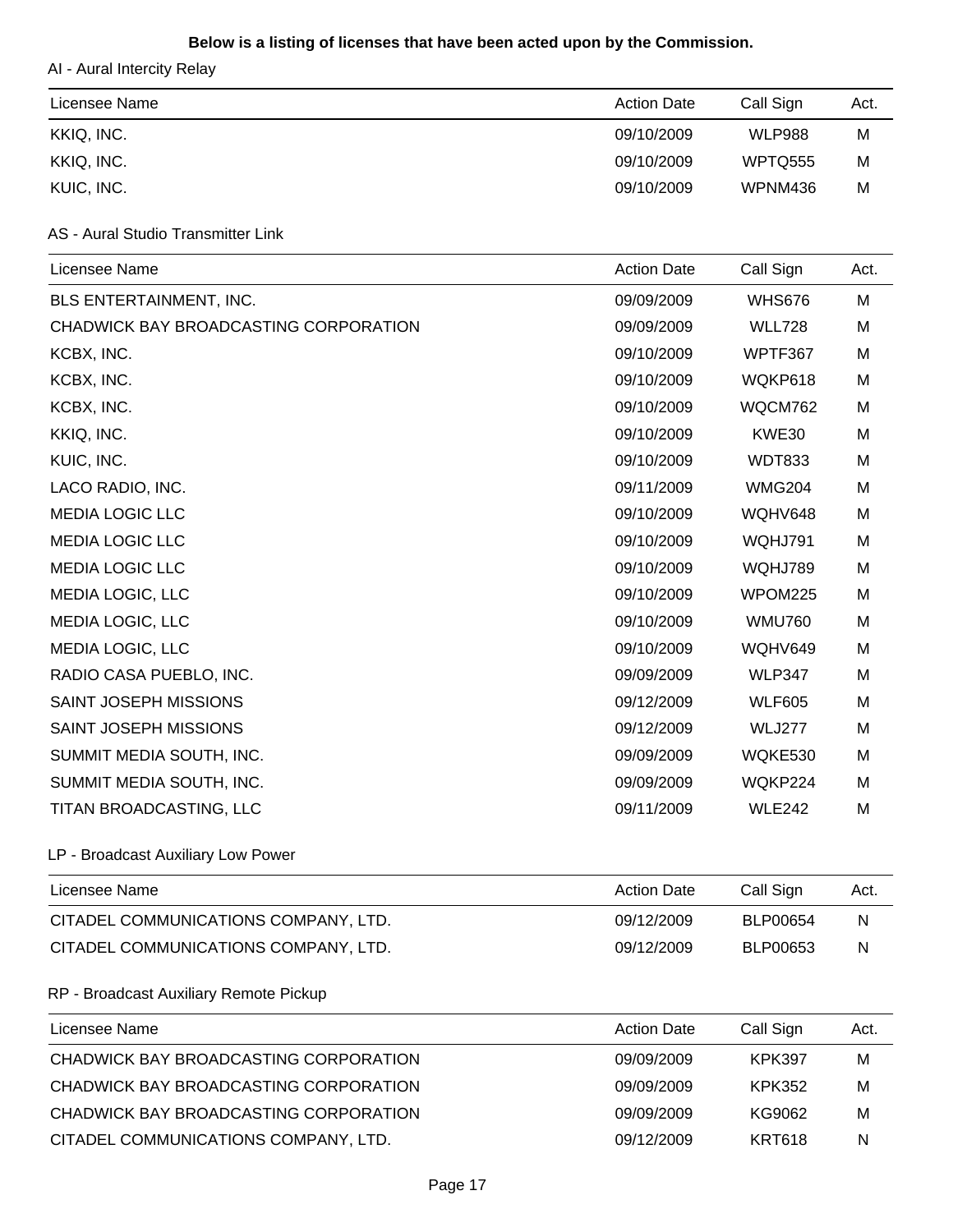#### **Below is a listing of licenses that have been acted upon by the Commission.**

RP - Broadcast Auxiliary Remote Pickup

| Licensee Name                        | <b>Action Date</b><br>09/10/2009 | Call Sign      | Act.         |
|--------------------------------------|----------------------------------|----------------|--------------|
|                                      |                                  |                |              |
| KKIQ, INC.                           |                                  | KN2681         | M            |
| KUIC, INC.                           | 09/10/2009                       | <b>KPJ711</b>  | M            |
| KUIC, INC.                           | 09/10/2009                       | <b>KPG574</b>  | м            |
| MEDIA LOGIC, LLC                     | 09/10/2009                       | <b>KK4118</b>  | M            |
| MEDIA LOGIC, LLC                     | 09/10/2009                       | WPWL697        | м            |
| <b>MEDIA LOGIC, LLC</b>              | 09/10/2009                       | KR5321         | M            |
| RADIO CASA PUEBLO, INC.              | 09/09/2009                       | KC23757        | м            |
| SAINT JOSEPH MISSIONS                | 09/12/2009                       | <b>KC27788</b> | M            |
| TENNESSEE BROADCASTING PARTNERS      | 09/10/2009                       | <b>KPK478</b>  | N            |
| TENNESSEE BROADCASTING PARTNERS      | 09/10/2009                       | <b>KPK458</b>  | N            |
| TITAN BROADCASTING, LLC              | 09/11/2009                       | KC24242        | M            |
| TITAN BROADCASTING, LLC              | 09/11/2009                       | <b>KPF219</b>  | м            |
| TITAN BROADCASTING, LLC              | 09/11/2009                       | KP5070         | M            |
| TI - TV Intercity Relay              |                                  |                |              |
| Licensee Name                        | <b>Action Date</b>               | Call Sign      | Act.         |
| CITADEL COMMUNICATIONS, LLC          | 09/12/2009                       | <b>WLF822</b>  | $\mathsf{N}$ |
| MNE BROADCASTING, LLC                | 09/12/2009                       | WQCH359        | M            |
| MNE BROADCASTING, LLC                | 09/12/2009                       | <b>WMV740</b>  | м            |
| TENNESSEE BROADCASTING PARTNERS      | 09/10/2009                       | WQCQ696        | N            |
| TP - TV Pickup                       |                                  |                |              |
| Licensee Name                        | <b>Action Date</b>               | Call Sign      | Act.         |
| CITADEL COMMUNICATIONS COMPANY, LTD. | 09/12/2009                       | <b>KK4297</b>  | N            |
| CITADEL COMMUNICATIONS COMPANY, LTD. | 09/12/2009                       | KC25024        | N            |
| CITADEL COMMUNICATIONS, LLC          | 09/12/2009                       | KC26267        | N            |
| TENNESSEE BROADCASTING PARTNERS      | 09/10/2009                       | KC5654         | N            |
| TENNESSEE BROADCASTING PARTNERS      | 09/10/2009                       | KC26217        | N            |
| TS - TV Studio Transmitter Link      |                                  |                |              |
| Licensee Name                        | <b>Action Date</b>               | Call Sign      | Act.         |
| CITADEL COMMUNICATIONS COMPANY, LTD. | 09/12/2009                       | <b>KAS30</b>   | N            |
| KTBS, INC.                           | 09/12/2009                       | WPON516        | M            |
| MNE BROADCASTING, LLC                | 09/12/2009                       | WQJX398        | M            |
| MNE BROADCASTING, LLC                | 09/12/2009                       | WQJX397        | м            |
| TENNESSEE BROADCASTING PARTNERS      | 09/10/2009                       | <b>WAH843</b>  | N            |